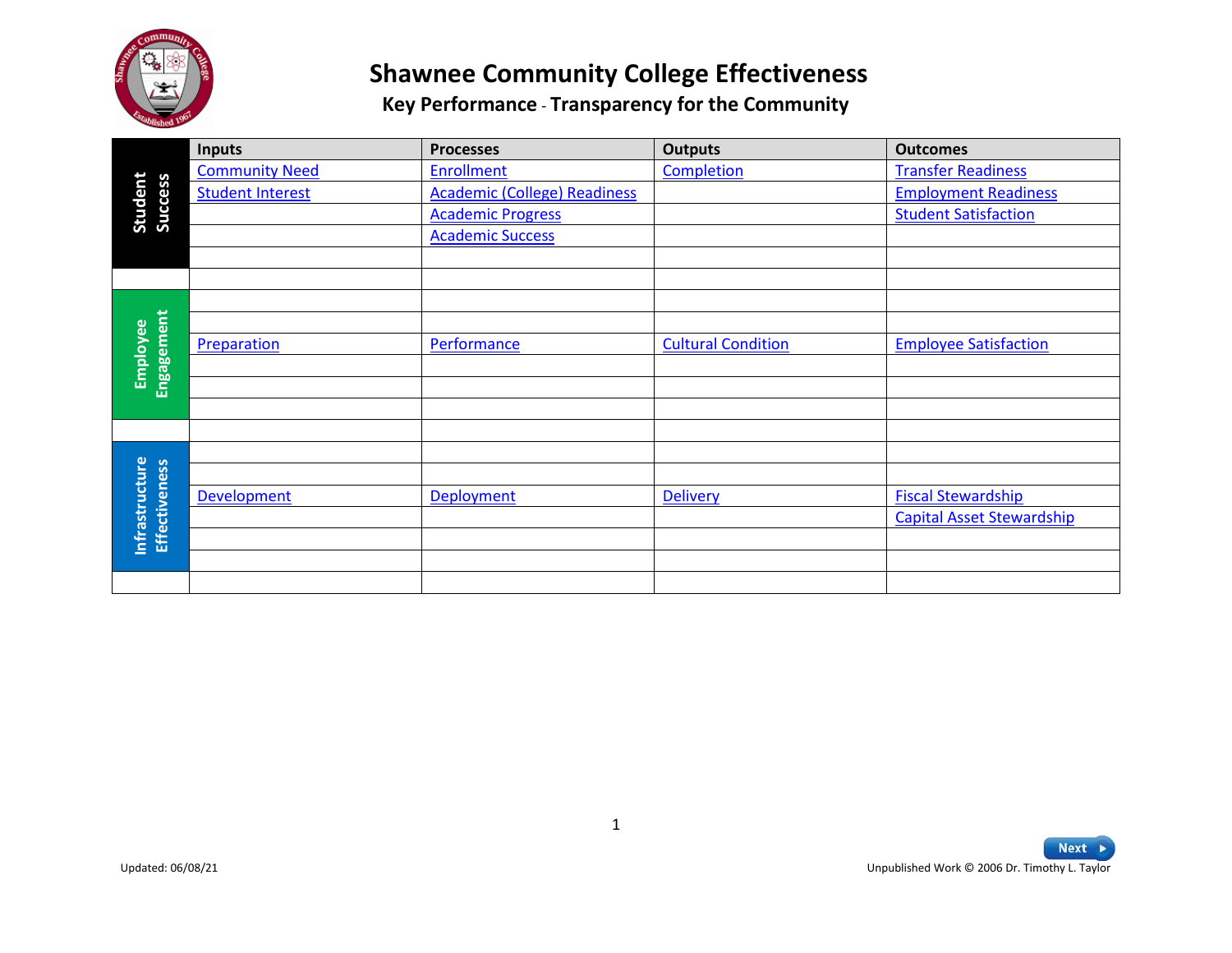

<span id="page-1-0"></span>

| <b>Area-1: Community Need (Input)</b> |                                                                                              |  |
|---------------------------------------|----------------------------------------------------------------------------------------------|--|
| <b>Measure</b>                        | Indicator                                                                                    |  |
| A. Workforce Development              | # of graduates that enter high-skill/high-wage jobs in College Service Area<br>$\bullet$     |  |
|                                       | # of graduates employed in Illinois High Demand Occupations<br>$\bullet$                     |  |
|                                       | # of College Service Area employees completing professional development courses<br>٠         |  |
|                                       | # of College Service Area companies served in a fiscal year<br>$\bullet$                     |  |
|                                       | # of training contracts entered each year<br>$\bullet$                                       |  |
|                                       | # of training contracts completed each year<br>$\bullet$                                     |  |
|                                       | Adequacy of graduate output by labor market need<br>$\bullet$                                |  |
| <b>Economic Development</b><br>В.     | income created by graduates<br>$\bullet$                                                     |  |
|                                       | return on student investment<br>$\bullet$                                                    |  |
|                                       | poverty rate impact<br>$\bullet$                                                             |  |
|                                       | return on taxpayer investment<br>٠                                                           |  |
|                                       | employer satisfaction with graduates<br>$\bullet$                                            |  |
|                                       | gross wages paid to SCC employees<br>$\bullet$                                               |  |
|                                       | increased revenues of College Service Area employers attributed to professional<br>$\bullet$ |  |
|                                       | development/services obtained from SCC                                                       |  |
| <b>Civic Development</b><br>C.        | # of community education/personal enrichment courses delivered<br>$\bullet$                  |  |
|                                       | # of community service projects<br>$\bullet$                                                 |  |
|                                       | # of service-learning projects<br>$\bullet$                                                  |  |
|                                       | # of students participating in community service projects<br>$\bullet$                       |  |
|                                       | # of external groups utilizing campus facilities on annual basis<br>٠                        |  |
|                                       | # of public service activities performed by the college on an annual basis<br>$\bullet$      |  |
|                                       | # of college employees who participate in community events on an annual basis<br>$\bullet$   |  |
|                                       | # of cultural activities available to the public on an annual basis<br>$\bullet$             |  |
|                                       | # of recreational activities available to the public on an annual basis<br>$\bullet$         |  |
|                                       | Community perception of College's performance<br>$\bullet$                                   |  |
|                                       | Community awareness of lifelong learning opportunities<br>$\bullet$                          |  |



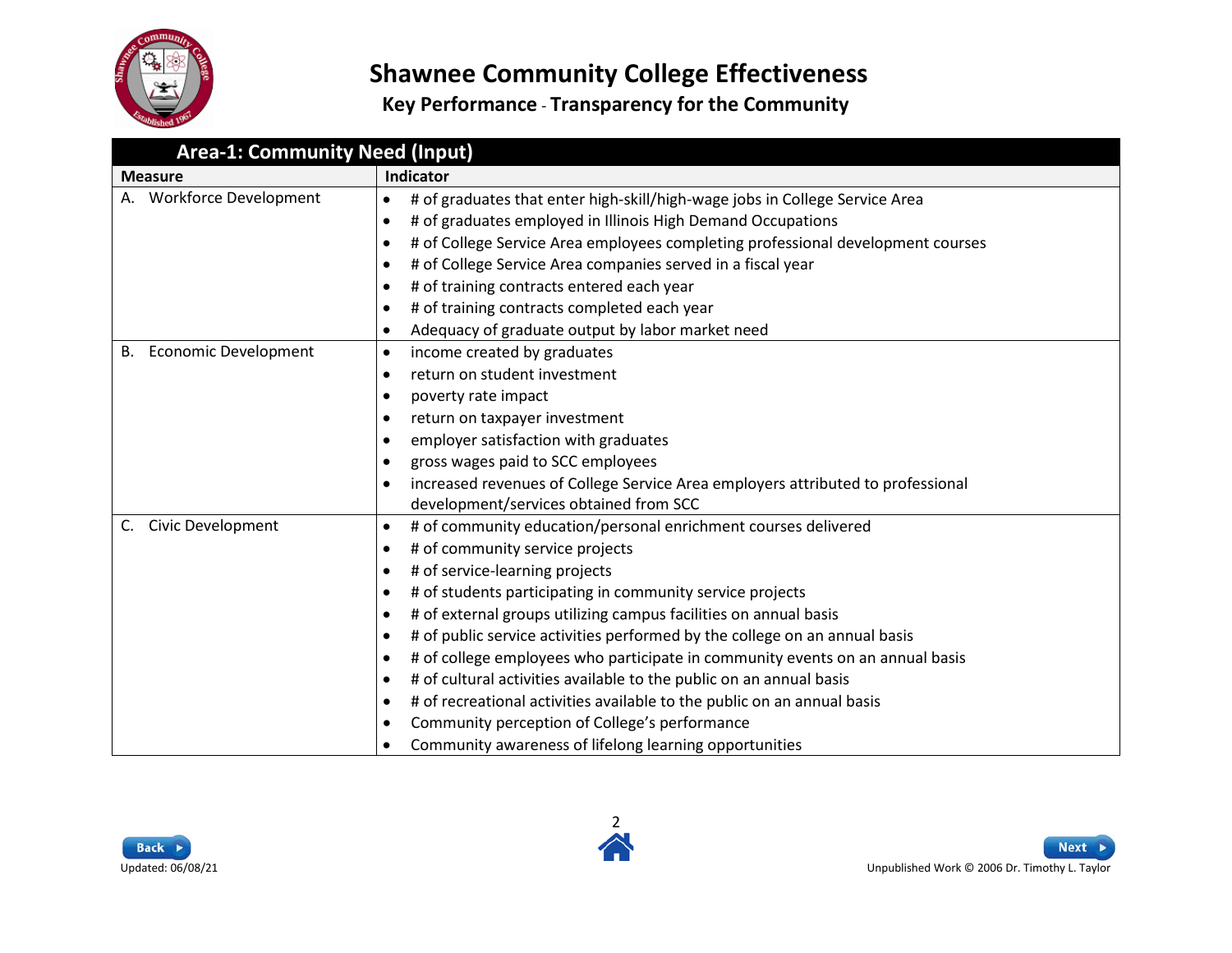

<span id="page-2-0"></span>

| Area-2: Student Interest (Input)        |                                                                                    |  |
|-----------------------------------------|------------------------------------------------------------------------------------|--|
| <b>Measure</b>                          | Indicator                                                                          |  |
| <b>Employment (Mobility)</b><br>А.      | Potential ROI on tuition cost by program<br>$\bullet$                              |  |
|                                         | # of graduates in sustainable jobs above the living wage<br>$\bullet$              |  |
| Career Pathways<br>В.                   | # of graduates earning a sustainable wage<br>$\bullet$                             |  |
|                                         | Potential ROI on tuition cost by program<br>$\bullet$                              |  |
| <b>Transfer Pathways</b><br>C.          | % of majors with a transfer plan of study<br>$\bullet$                             |  |
|                                         | # of articulation agreements<br>$\bullet$                                          |  |
|                                         | # of 2+2 arrangements<br>$\bullet$                                                 |  |
|                                         | # of 3+1 arrangements<br>٠                                                         |  |
| <b>Flexible Programs/Services</b><br>D. | # of programs/services offering multiple delivery methods<br>$\bullet$             |  |
|                                         | % of students participating in alternative delivery programs/services<br>$\bullet$ |  |
|                                         | # of programs that can be completed in less than a semester<br>$\bullet$           |  |
|                                         | # of programs that can be completed in less than 1 yr.<br>$\bullet$                |  |
|                                         | # of course section options<br>$\bullet$                                           |  |
| Accessible (Convenient)<br>E.           | # of programs that can be completed within a semester<br>$\bullet$                 |  |
| Programs/Services                       | # of programs that can be completed within a year<br>٠                             |  |
|                                         | # of support services available online<br>$\bullet$                                |  |
|                                         | % of programs that can be completed in less than a 2-year timeframe<br>$\bullet$   |  |
|                                         | # of accommodation services available<br>$\bullet$                                 |  |
|                                         | # of students receiving accommodation services<br>$\bullet$                        |  |
| Affordable Programs/Services<br>F.      | % of students that receive financial support<br>$\bullet$                          |  |
|                                         | % of students receiving Pell grants<br>$\bullet$                                   |  |
|                                         | % of students receiving student loans<br>$\bullet$                                 |  |
|                                         | avg. student-loan debt ratio<br>٠                                                  |  |





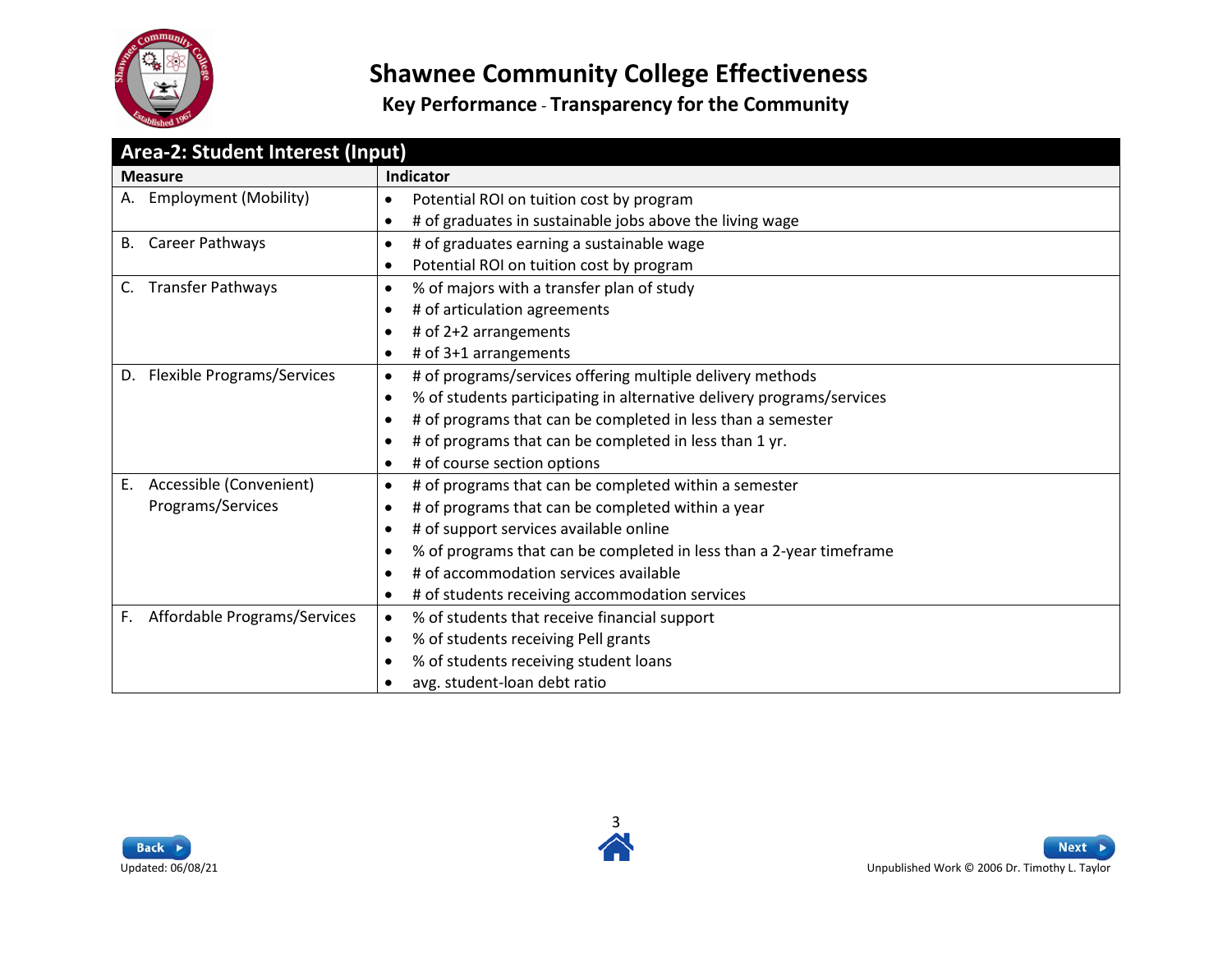

| Area-2: Student Interest (Input)        |                                                                                 |  |
|-----------------------------------------|---------------------------------------------------------------------------------|--|
| <b>Measure</b>                          | <b>Indicator</b>                                                                |  |
| <b>Relevant Programs/Services</b><br>G. | % of programs having professional recognition                                   |  |
|                                         | % of courses aligned with industry skill standards                              |  |
|                                         | % of programs that align with the community need index                          |  |
|                                         | % of programs that align with high-skill-high wage jobs in College Service Area |  |
|                                         | % of programs that align w/ Illinois Demand Occupations                         |  |
|                                         | % of programs that lead to a job with a wage of \$15/hr. (or more)              |  |
|                                         | % of AAS programs that have an experiential learning component                  |  |



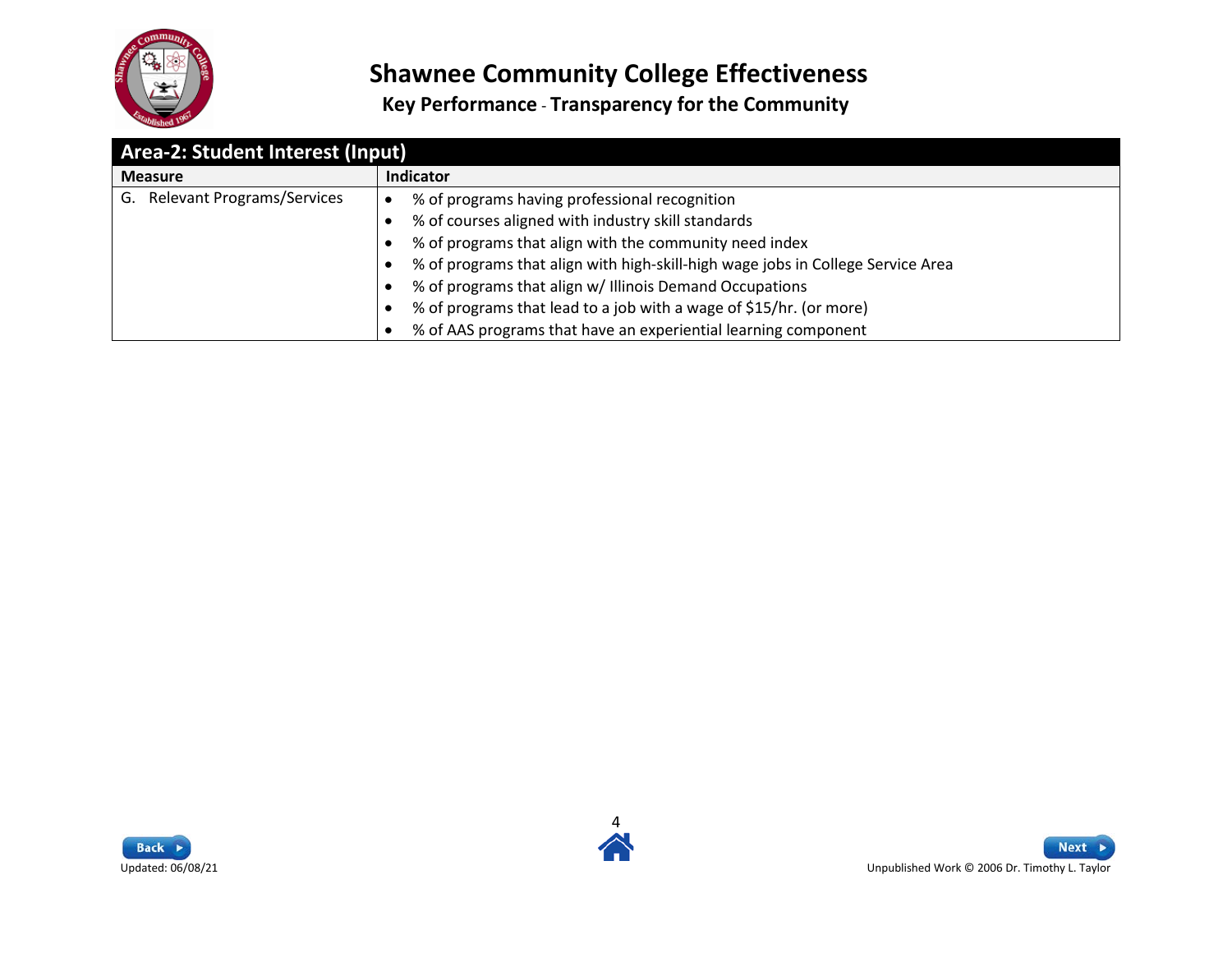

**Key Performance** - **Transparency for the Community**

<span id="page-4-0"></span>

| <b>Area-3: Enrollment (Process)</b> |                                                                                           |  |
|-------------------------------------|-------------------------------------------------------------------------------------------|--|
| <b>Measure</b>                      | Indicator                                                                                 |  |
| A. Recruitment                      | # of HS visits by SCC employees<br>$\bullet$                                              |  |
|                                     | # of external recruiting events attended<br>$\bullet$                                     |  |
|                                     | # of internal recruiting events hosted<br>$\bullet$                                       |  |
|                                     | # of campus tours provided<br>٠                                                           |  |
|                                     | # of alumni participating with events<br>$\bullet$                                        |  |
|                                     | # of students indicating SCC is their first choice<br>$\bullet$                           |  |
|                                     | Website traffic volume<br>$\bullet$                                                       |  |
|                                     | # of website traffic referrals<br>$\bullet$                                               |  |
|                                     | Inbound links and volumes<br>$\bullet$                                                    |  |
|                                     | # of new users<br>$\bullet$                                                               |  |
|                                     | # of impressions<br>$\bullet$                                                             |  |
|                                     | # of new Email subscribers<br>$\bullet$                                                   |  |
|                                     | # of Social media followers<br>$\bullet$                                                  |  |
|                                     | # of pages and posts viewed<br>$\bullet$                                                  |  |
|                                     | # of email opens and clicks<br>$\bullet$                                                  |  |
|                                     | # of people participating in chatbots<br>$\bullet$                                        |  |
|                                     | Click-through rate<br>$\bullet$                                                           |  |
|                                     | Bounce rate<br>$\bullet$                                                                  |  |
|                                     | # of people submitting email requests<br>$\bullet$                                        |  |
|                                     | # of people downloading information<br>$\bullet$                                          |  |
|                                     | # of people requesting consultation<br>$\bullet$                                          |  |
|                                     | # of telephone calls received<br>$\bullet$                                                |  |
| <b>B.</b> Inquiries                 | # of student inquiries about SCC program and services<br>٠                                |  |
|                                     | % of students who matriculate into the institution after seeking information<br>$\bullet$ |  |
| C. Applications                     | # of applications received at a given point during registration cycle<br>$\bullet$        |  |
|                                     | % of students who enroll after being admitted (Yield)<br>$\bullet$                        |  |
|                                     | % of students who enroll but don't show up for classes (Melt)<br>$\bullet$                |  |

5



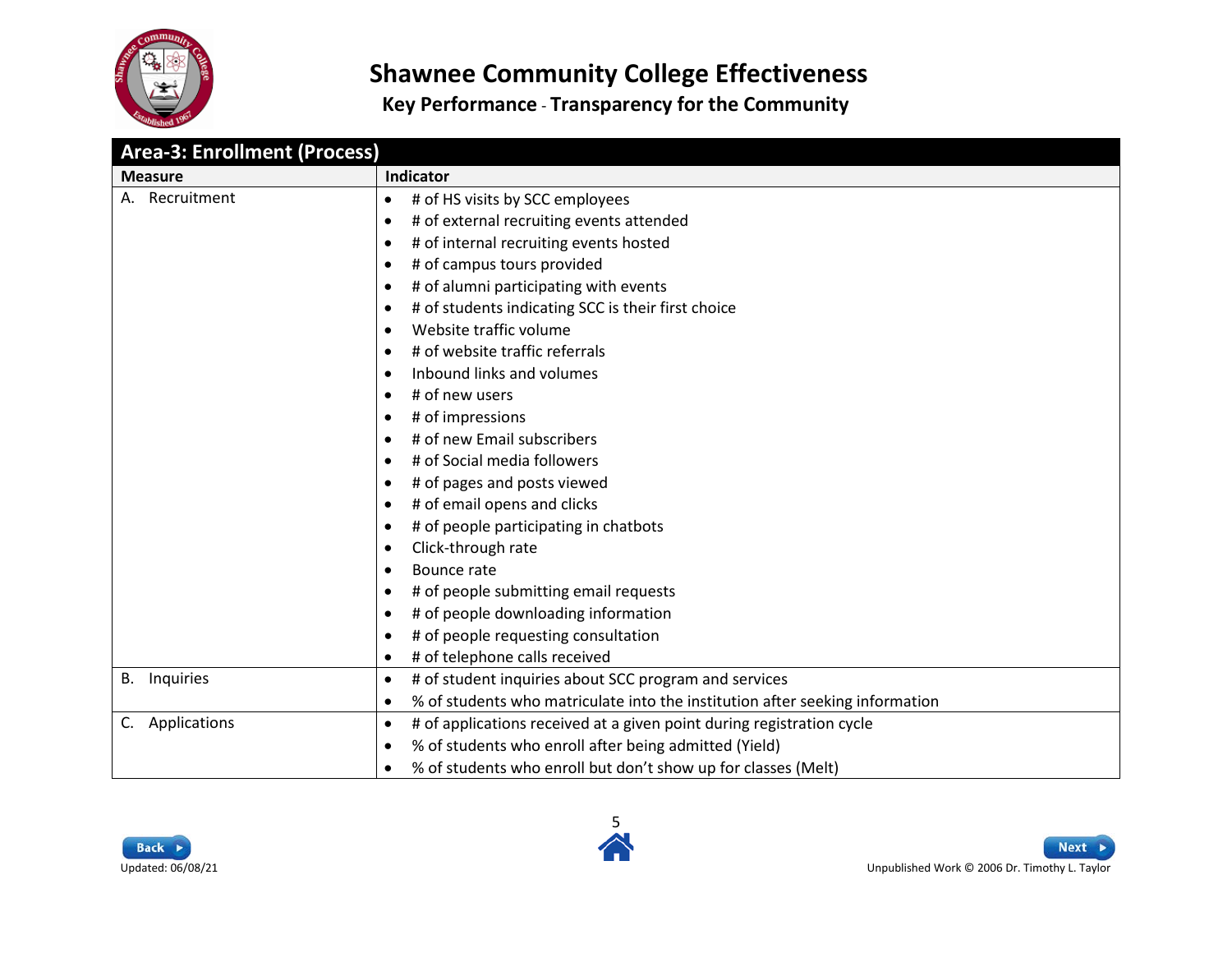

| <b>Area-3: Enrollment (Process)</b>         |                                                                                                            |
|---------------------------------------------|------------------------------------------------------------------------------------------------------------|
| <b>Measure</b>                              | Indicator                                                                                                  |
| D. Advising                                 | # of students with a declared educational goal/program<br>$\bullet$                                        |
|                                             | # of student major changes each year<br>$\bullet$                                                          |
|                                             | Accuracy of advising information<br>$\bullet$                                                              |
|                                             | Turn-around time for web-based advising<br>$\bullet$                                                       |
|                                             | Avg. number of students per advisor per week<br>$\bullet$                                                  |
|                                             | Turn-around time for web-based advising<br>$\bullet$                                                       |
|                                             | Time spent per student advising<br>$\bullet$                                                               |
|                                             | Student satisfaction w/ admission processes and procedures<br>$\bullet$                                    |
|                                             | % of students changing majors<br>$\bullet$                                                                 |
| E. Registrations                            | # of (unduplicated) students registered for classes at a given point during registration cycle<br>٠        |
|                                             | # of credit-hours registered at a given point during a registration cycle<br>$\bullet$                     |
| Credit-Hours<br>F.                          | # of credit-hours<br>$\bullet$                                                                             |
|                                             | avg. credit-load<br>$\bullet$                                                                              |
|                                             | credits earned by semester<br>$\bullet$                                                                    |
|                                             | credits earned by academic year<br>$\bullet$                                                               |
| G. FTE                                      | # full-time equivalent students<br>$\bullet$                                                               |
| Headcount<br>H.                             | # of unduplicated credit students<br>$\bullet$                                                             |
|                                             | # unduplicated non-credit students<br>$\bullet$                                                            |
|                                             | # of duplicated credit students<br>$\bullet$                                                               |
|                                             | # duplicated non-credit students<br>$\bullet$                                                              |
| <b>Section Fill Rate</b><br>Ι.              | # of course sections that fill to 80% (or more) of capacity<br>$\bullet$                                   |
| <b>Market Penetration</b><br>$\mathsf{J}$ . | % of total May/June high school graduates who enrolled at SCC in the subsequent fall semester<br>$\bullet$ |
|                                             | % of total High School graduates that enroll by 2nd semester following graduation<br>$\bullet$             |
|                                             | % of Dual Enrollment/Dual Credit students enrolling in semester after high school graduation<br>$\bullet$  |
|                                             | % of College Service Area residents taking degree/certificate courses in a fiscal year<br>$\bullet$        |
|                                             | % of College Service Area residents taking professional development courses in a fiscal year<br>$\bullet$  |
|                                             | % of College Service Area residents taking personal enrichment courses in a fiscal year<br>$\bullet$       |



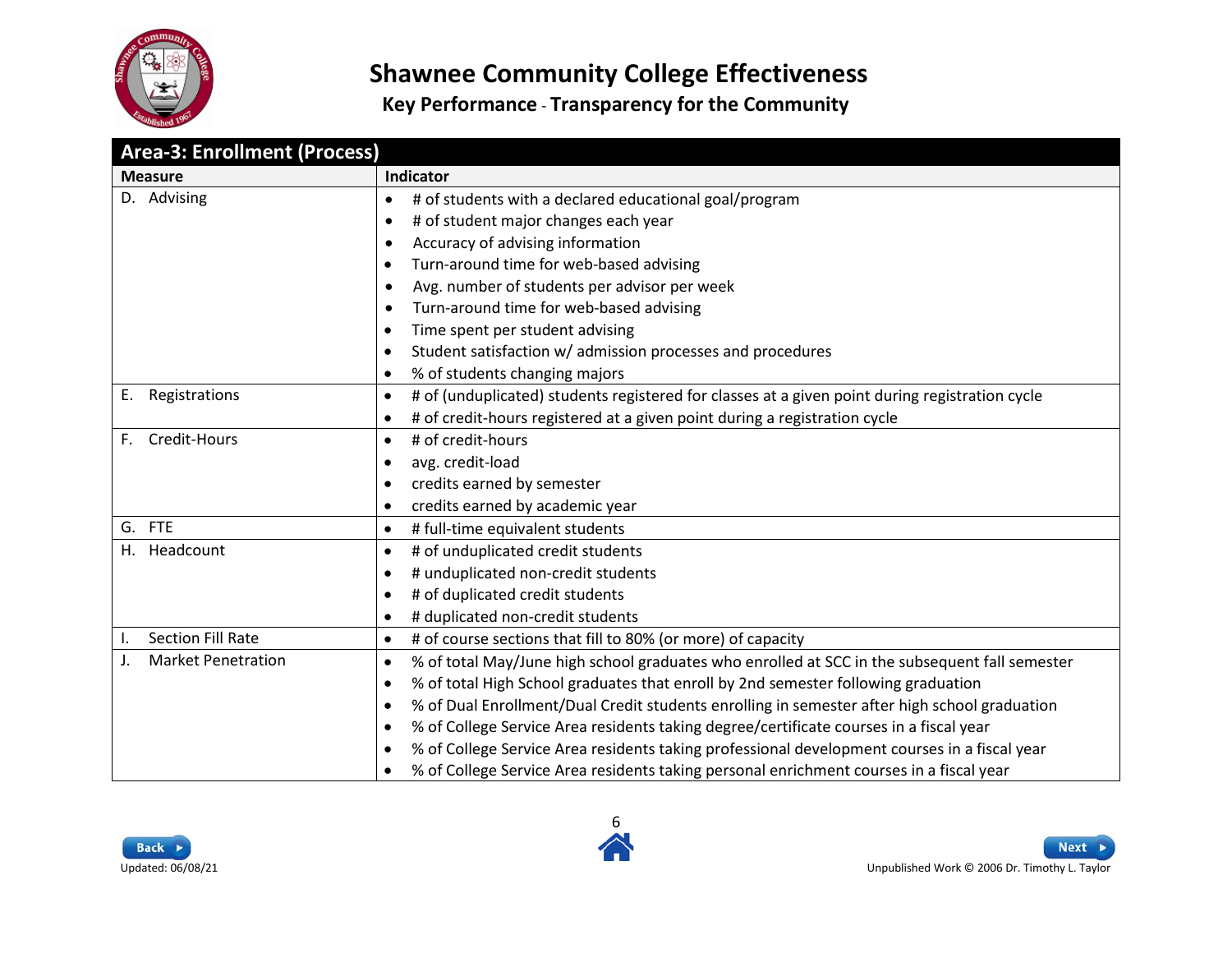

<span id="page-6-0"></span>

| Area-4: Academic (College) Readiness (Process) |                                                                                                            |  |
|------------------------------------------------|------------------------------------------------------------------------------------------------------------|--|
| <b>Measure</b>                                 | Indicator                                                                                                  |  |
| <b>Placement Exam Scores</b><br>А.             | Avg. ACT/SAT/COMPASS/Accuplacer/TABE scores                                                                |  |
|                                                | Avg. placement rate of DE students                                                                         |  |
| Placement in Developmental<br>В.               | # of students placing into DE<br>٠                                                                         |  |
| Education (DE)                                 | % of students placing into DE, by discipline                                                               |  |
| Participation in DE                            | # of students taking at least one DE course                                                                |  |
|                                                | # of students taking DE sequence                                                                           |  |
| DE Writing Success Rate<br>D.                  | % of DE Writing students enrolled completing with a C or better<br>٠                                       |  |
| DE Reading Success Rate<br>Е.                  | % of DE Reading students enrolled completing with a C or better                                            |  |
| DE Math Success Rate<br>F.                     | % of DE Math students enrolled completing with a C or better                                               |  |
| Success Rate of DE Students in<br>G.           | % of DE Writing Students completing college-level writing course, with a C or better, within 4             |  |
| <b>College-Level Writing</b>                   | semesters after completing DE course                                                                       |  |
| Success Rate of DE Students in<br>Η.           | % of DE Math Students that complete a college-level math course, with a C or better, within 4<br>$\bullet$ |  |
| College-Level Math                             | semesters after completing DE course                                                                       |  |



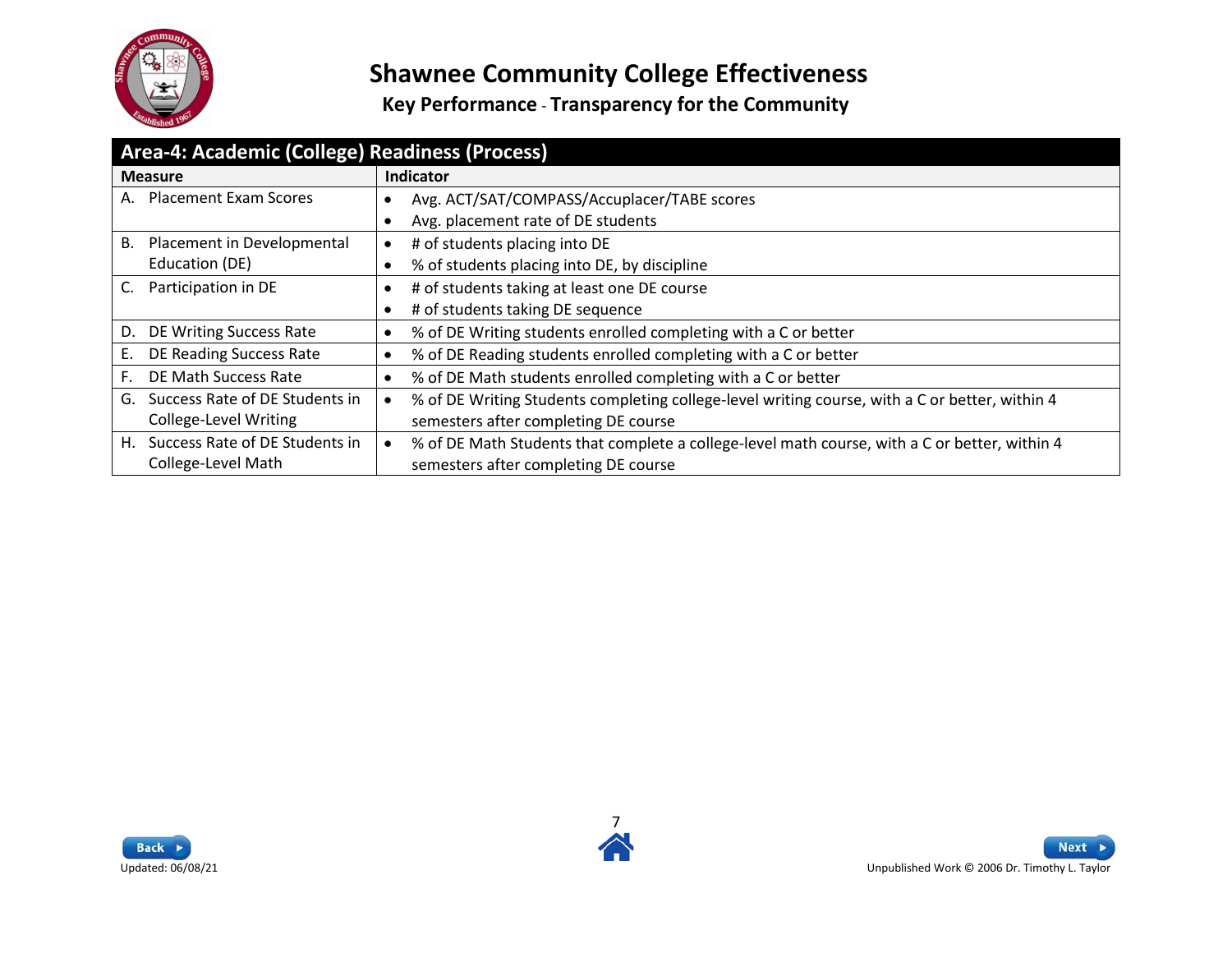

**Key Performance** - **Transparency for the Community**

<span id="page-7-0"></span>

| <b>Area-5: Academic Progress (Process)</b>     |                                                                                                                   |  |
|------------------------------------------------|-------------------------------------------------------------------------------------------------------------------|--|
| <b>Measure</b>                                 | Indicator                                                                                                         |  |
| A. Full-time Attendance                        | Avg. Credit-Load/Semester<br>$\bullet$                                                                            |  |
|                                                | # of students taking 12 or more credits in a given semester<br>$\bullet$                                          |  |
|                                                | % of students taking 12 or more credits in a given semester<br>$\bullet$                                          |  |
|                                                | # of students taking 24 or more credits in a given academic year<br>$\bullet$                                     |  |
|                                                | % of students taking 24 or more credits in a given academic year<br>$\bullet$                                     |  |
|                                                | # of students taking 30 or more credits in a given academic year<br>$\bullet$                                     |  |
|                                                | % of students taking 30 or more credits in a given academic year<br>$\bullet$                                     |  |
| <b>Course Completion</b><br>B.                 | %courses completed that were attempted<br>$\bullet$                                                               |  |
|                                                | 10th day to mid-term course retention<br>$\bullet$                                                                |  |
|                                                | 10th day to final course retention<br>$\bullet$                                                                   |  |
|                                                | 1st day to final course retention<br>$\bullet$                                                                    |  |
| <b>Credit Accumulation Rate</b><br>$C_{\cdot}$ | % of students who completed up to 12 credits in an academic year<br>$\bullet$                                     |  |
|                                                | % of students who completed 12-23 credits in an academic year<br>$\bullet$                                        |  |
|                                                | % of students who completed 24-29 credits in an academic year<br>$\bullet$                                        |  |
|                                                | % of students who completed 30 or more credits in an academic year<br>$\bullet$                                   |  |
| <b>Continuous Enrollment</b><br>D.             | % of students who were continuously enrolled between the time they started taking courses & the<br>$\bullet$      |  |
|                                                | time they either completed their program of study or transferred to another higher ed. institution                |  |
| Retention<br>Ε.                                | % of first-time degree/certificate-seeking students from the previous fall who either re-enrolled or<br>$\bullet$ |  |
|                                                | successfully completed their program by the current fall (IPEDS)                                                  |  |
|                                                | % of students utilizing academic support services<br>$\bullet$                                                    |  |
|                                                | % of students utilizing student support services<br>$\bullet$                                                     |  |
|                                                | Avg. turnaround time for graded assignments<br>$\bullet$                                                          |  |
|                                                | Withdrawal rate per course section<br>$\bullet$                                                                   |  |
|                                                | # of incompletes issued per semester<br>$\bullet$                                                                 |  |
|                                                | % of student attendance rate per section                                                                          |  |
|                                                | Dropout motives<br>$\bullet$                                                                                      |  |

8



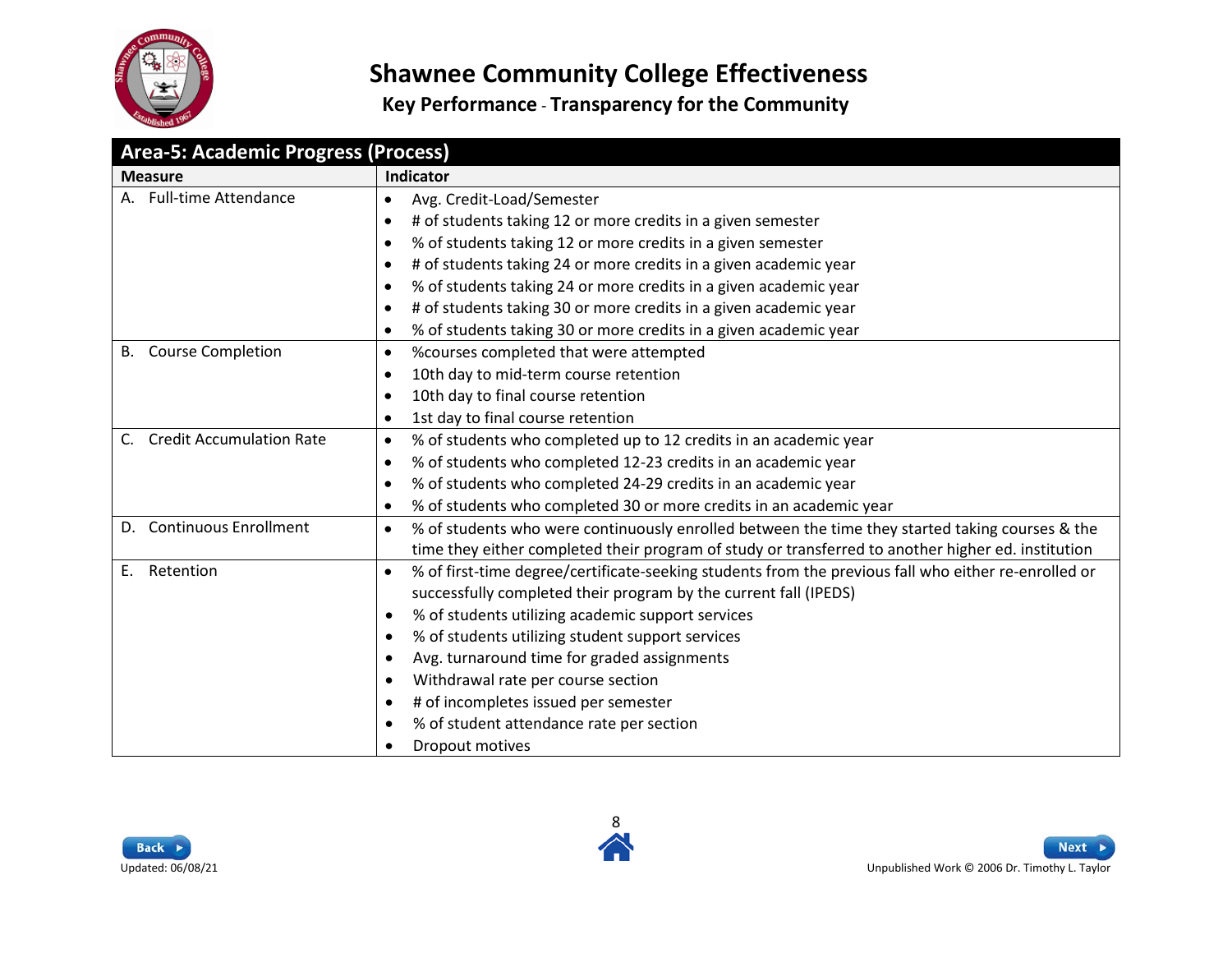

| <b>Area-5: Academic Progress (Process)</b> |                                                                                                       |  |
|--------------------------------------------|-------------------------------------------------------------------------------------------------------|--|
| <b>Measure</b>                             | Indicator                                                                                             |  |
| Persistence                                | % of fall entering cohort of full and part-time students who re-enroll spring of the same fiscal year |  |
|                                            | % of fall entering cohort of full and part-time students who re-enroll the subsequent fall            |  |
|                                            | # of students who persisted to 2nd, 4th, and 6th year but did not attain a credential after 6th year  |  |
| <b>Credit Threshold Milestones</b><br>G.   | % of students who achieved 15 credit milestone within 2 years                                         |  |
|                                            | % of students who achieved 30 credit milestone within 2 years                                         |  |
|                                            | % of students who achieved 45 credit milestone within 2 years                                         |  |
|                                            | % of students who achieved 60 credit milestone within 2 years                                         |  |
|                                            | % of students who achieved 15 credit milestone within 6 years                                         |  |
|                                            | % of students who achieved 30 credit milestone within 6 years                                         |  |
|                                            | % of students who achieved 45 credit milestone within 6 years                                         |  |
|                                            | % of students who achieved 60 credit milestone within 6 years                                         |  |



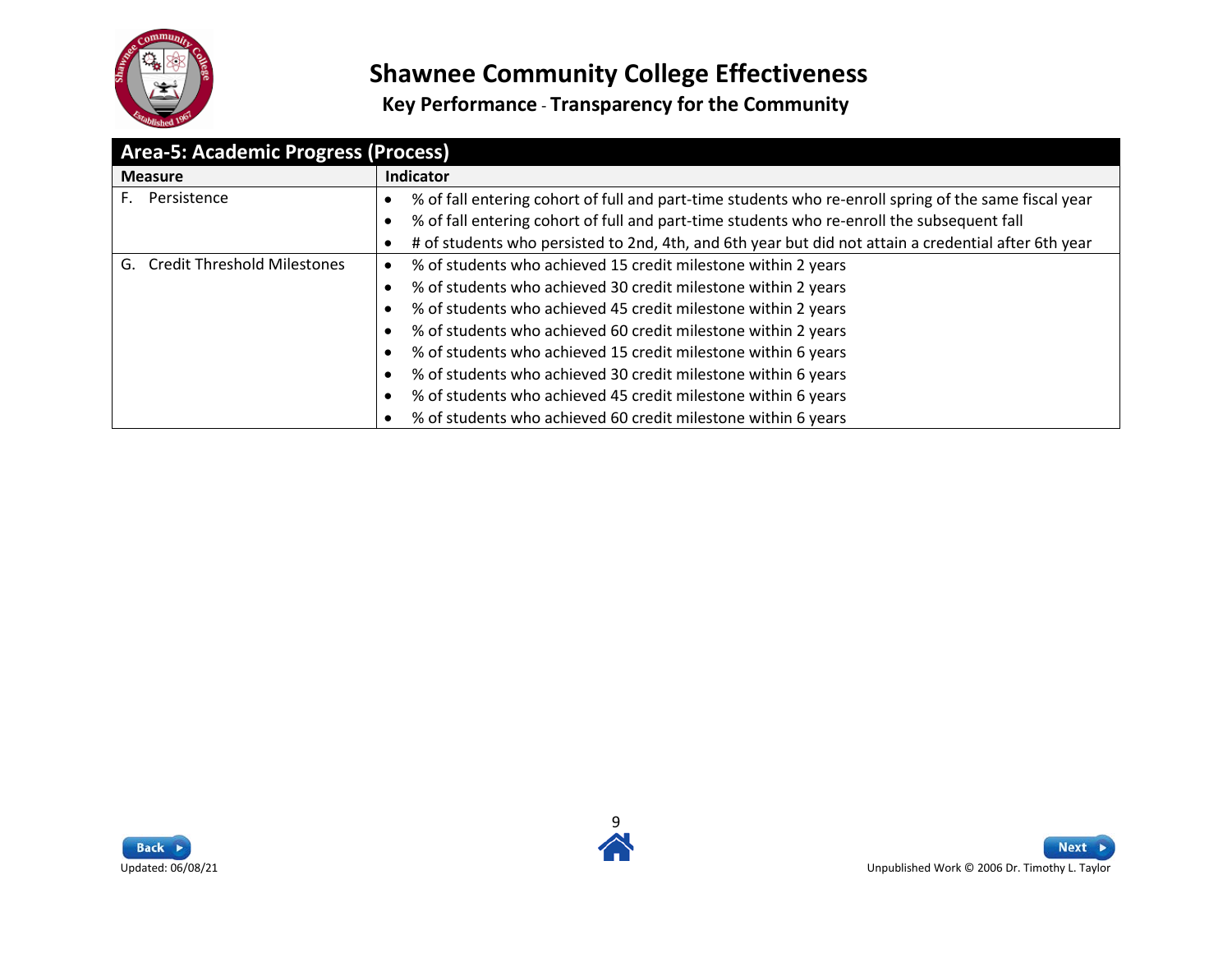

<span id="page-9-0"></span>

| <b>Area-6: Academic Success (Process)</b> |                                                                                                  |  |
|-------------------------------------------|--------------------------------------------------------------------------------------------------|--|
| <b>Measure</b>                            | <b>Indicator</b>                                                                                 |  |
| <b>Student Learning Outcomes</b>          | % of student learning outcome benchmark targets met<br>$\bullet$                                 |  |
|                                           | % of program outcome benchmarks target met<br>$\bullet$                                          |  |
|                                           | % of CTE programs with program assessment plans<br>$\bullet$                                     |  |
|                                           | # of programs completing the program review cycle<br>$\bullet$                                   |  |
| Core Competency Outcomes<br>В.            | % of core competency outcome benchmarks targets met<br>٠                                         |  |
|                                           | % of sections offered that have evidence of core competency attainment<br>$\bullet$              |  |
| <b>Student Engagement</b><br>C.           | % of students participating in co-curricular or extracurricular activities<br>$\bullet$          |  |
|                                           | % of students meeting co-curricular program benchmarks<br>$\bullet$                              |  |
|                                           | # of students who report visiting faculty during office hours<br>$\bullet$                       |  |
|                                           | % of students participating in volunteer or service-learning activities<br>$\bullet$             |  |
|                                           | # of students participating in Phi Theta Kappa                                                   |  |
|                                           | # of students participating in athletics<br>$\bullet$                                            |  |
|                                           | # of faculty who report involvement with a student organization or club<br>$\bullet$             |  |
| <b>Transfer Curriculum</b><br>D.          | Avg. amount of time it takes students to complete IAI core<br>$\bullet$                          |  |
| <b>Completion Rate</b>                    | Avg. amount of time it takes students to complete a transfer degree<br>٠                         |  |
|                                           | % of IAI credits earned of credits completed for students pursuing transfer degrees<br>$\bullet$ |  |
| <b>Experiential Learning</b><br>Е.        | % of student participating in a work-based learning course<br>$\bullet$                          |  |
|                                           | % of programs with a work-based learning requirement<br>$\bullet$                                |  |
|                                           | # of students participating in internship courses<br>$\bullet$                                   |  |
|                                           | # of students participating in externship courses<br>$\bullet$                                   |  |
|                                           | # of students participating in cooperative education courses                                     |  |



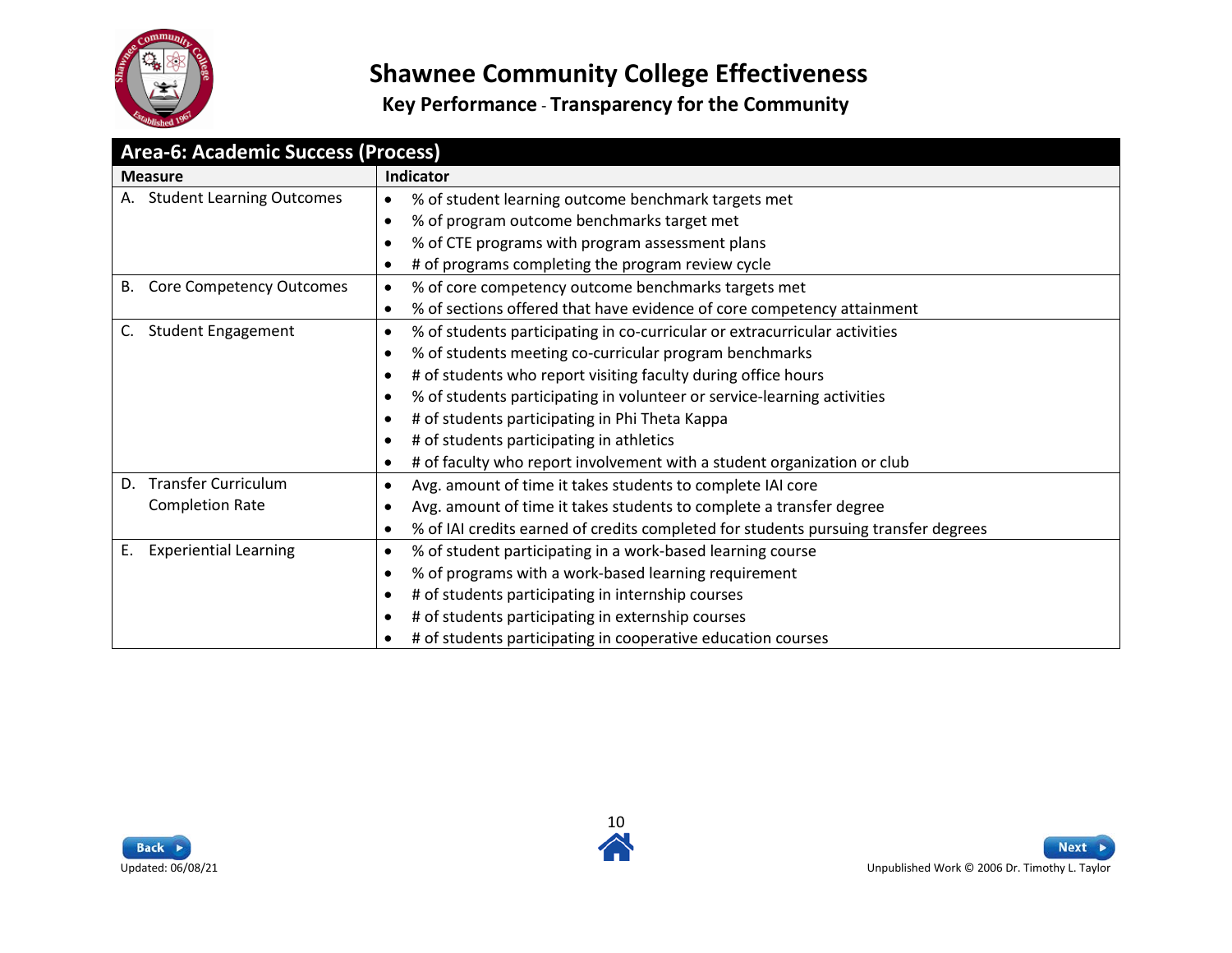

<span id="page-10-0"></span>

| <b>Area-7: Completion (Output)</b>   |                                                                                                                                                   |  |
|--------------------------------------|---------------------------------------------------------------------------------------------------------------------------------------------------|--|
| <b>Measure</b>                       | Indicator                                                                                                                                         |  |
| <b>Graduation Rates</b><br>А.        | % of degree/certificate-seeking students who completed a degree or certificate within three years<br>of initial enrollment                        |  |
|                                      | Goal achievement reported by students                                                                                                             |  |
| <b>Credentials Awarded</b><br>В.     | #of certificates and associates degrees awarded                                                                                                   |  |
| <b>Completion Rate</b>               | % of college-ready, degree seeking students completing with 6 years<br>٠                                                                          |  |
|                                      | avg. # of months from initial enrollment to completion of first credential (i.e., certificate or associate<br>degree)                             |  |
|                                      | avg. # of credits earned from initial enrollment to completion of first credential (i.e., certificate or<br>associate degree)                     |  |
| D. Persistence w/out a Credential    | % of students who have not completed a degree/certificate or transferred to a four-year institution<br>within six years of first enrolling at SCC |  |
| <b>Near Program Completion</b><br>Е. | % students who earned 30 credits or more but did not complete a credential or transfer within 6 yrs;                                              |  |



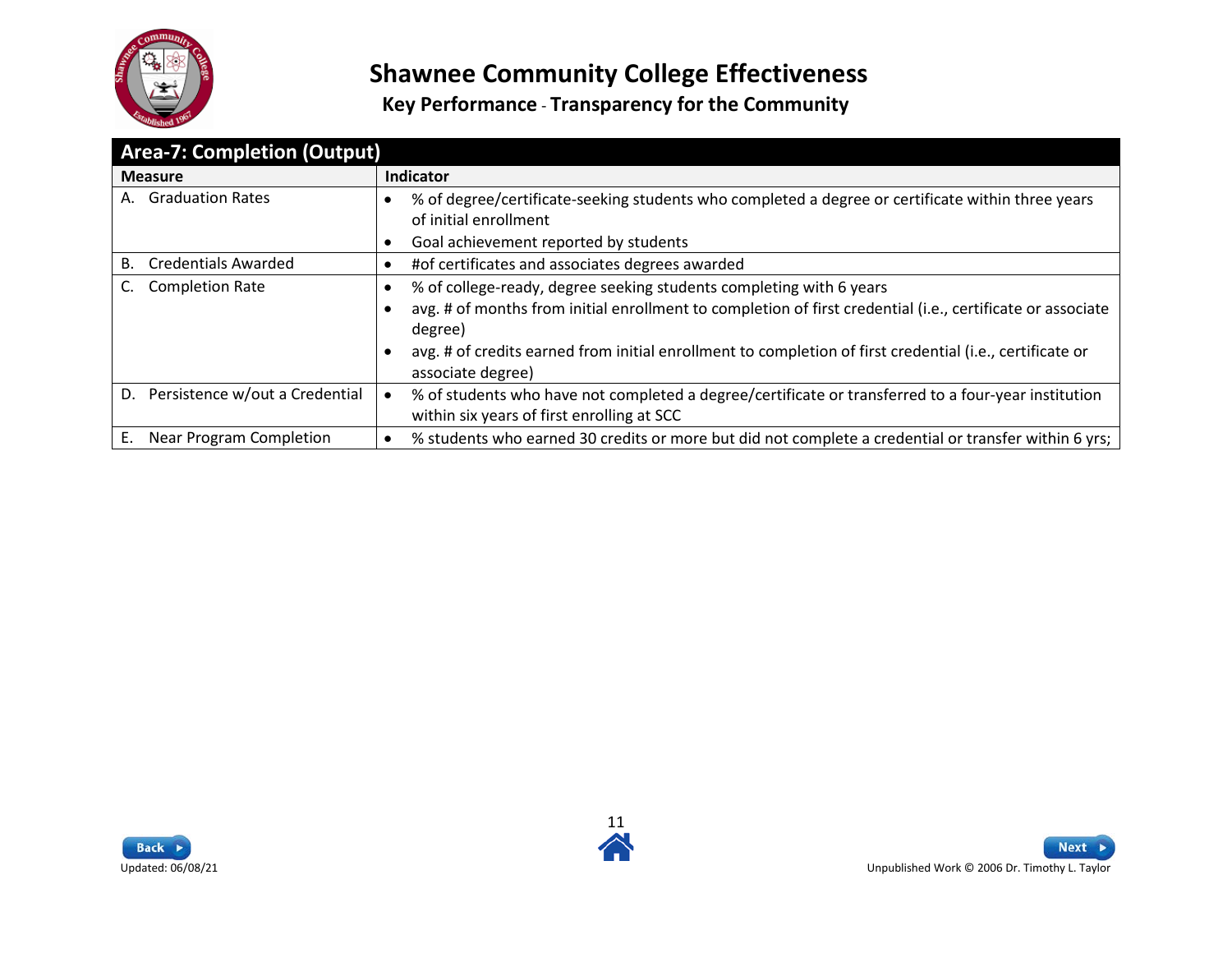

<span id="page-11-0"></span>

| Area-8: Transfer Readiness/Success (Outcome) |                                                                                                                                                                 |  |
|----------------------------------------------|-----------------------------------------------------------------------------------------------------------------------------------------------------------------|--|
| <b>Measure</b>                               | Indicator                                                                                                                                                       |  |
| Matriculation<br>А.                          | % of courses transferred as equivalent<br>٠                                                                                                                     |  |
|                                              | % of credits transferred as equivalent<br>$\bullet$                                                                                                             |  |
|                                              | % of degree/certificate-seeking students who enrolled at a senior-level higher education institution<br>$\bullet$<br>within 3 yrs. of initial enrollment at SCC |  |
|                                              | % of students transferring to a senior institution with junior (or higher) status<br>$\bullet$                                                                  |  |
|                                              | Avg. # of credits earned at SCC that were not used in students major at senior-level institution<br>$\bullet$                                                   |  |
|                                              | % of students that transfer out annually<br>$\bullet$                                                                                                           |  |
|                                              | % of students who transfer to an Illinois public university<br>$\bullet$                                                                                        |  |
|                                              | % of students who transfer to a senior institution within a 90mi radius<br>$\bullet$                                                                            |  |
|                                              | Top 10 transfer institutions<br>٠                                                                                                                               |  |
| Achievement/Performance<br>В.                | Cumulative grade point average at end of first year after transferring<br>٠                                                                                     |  |
|                                              | Bachelor's degree completion rate compared to native students<br>$\bullet$                                                                                      |  |
|                                              | Before/after transfer grade point averages<br>٠                                                                                                                 |  |
|                                              | Student progress rates after transfer compared w/ native students<br>$\bullet$                                                                                  |  |
|                                              | Student grade point average after transfer compared w/ native students<br>$\bullet$                                                                             |  |
|                                              | Student skill level after transfer compared w/ native students<br>٠                                                                                             |  |
|                                              | Student satisfaction w/ preparation for transfer                                                                                                                |  |



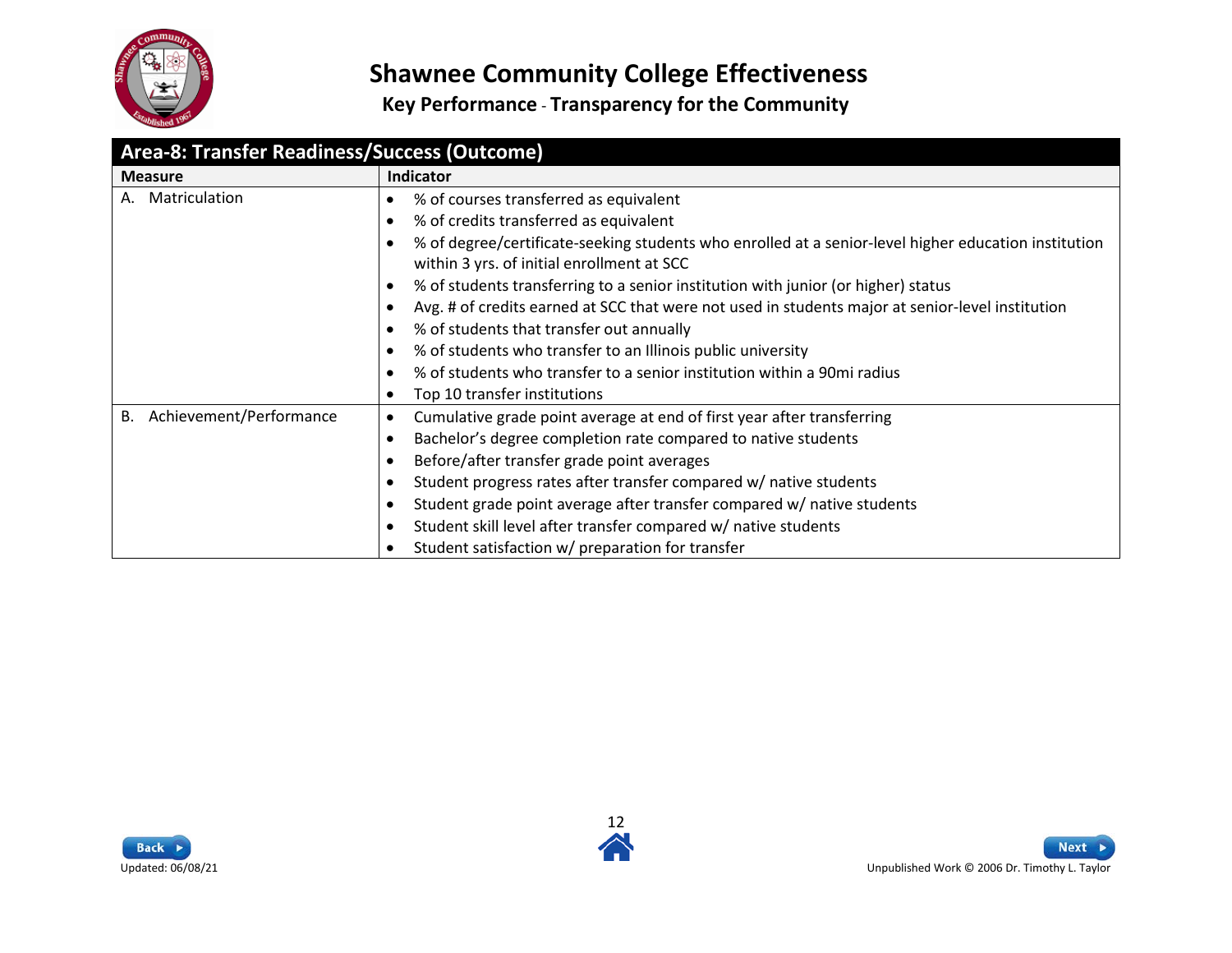

<span id="page-12-0"></span>

| Area-9: Employment Readiness (Outcome)     |                                                                                                                                             |
|--------------------------------------------|---------------------------------------------------------------------------------------------------------------------------------------------|
| <b>Measure</b>                             | <b>Indicator</b>                                                                                                                            |
| Licensure Pass Rates<br>А.                 | % of students that passed licensure exam within 6 months of graduation<br>$\bullet$                                                         |
| <b>Certification Exam Pass Rates</b><br>В. | # of students that passed nationally recognized certifications exams while enrolled at SCC or within<br>$\bullet$<br>6 months of graduation |
| <b>Job Placement Rates</b><br>C.           | % of students participating in internships or co-ops who obtain a permanent position at that place of<br>$\bullet$<br>employment            |
|                                            | % of graduates employed full-time with six months of graduation in an SCC Occupation related to<br>$\bullet$<br>their program of study      |
|                                            | Avg. time lag between graduation and job attainment for field of study<br>$\bullet$                                                         |
| <b>Graduate Wage Rate</b><br>D.            | median wage of graduates by program area<br>$\bullet$                                                                                       |
|                                            | Avg. income for graduates in 5-years after graduation<br>٠                                                                                  |
| Graduate Wage Growth<br>E.                 | % of wage growth from the time a student matriculates into SCC to 6 months after graduation<br>$\bullet$                                    |
|                                            | % of wage growth from the time a student matriculates into SCC to 5 years after graduation<br>$\bullet$                                     |
| <b>Employer Satisfaction</b><br>F.         | Graduate preparedness for job or career<br>$\bullet$                                                                                        |
|                                            | Graduate performance                                                                                                                        |
|                                            | Graduate demonstration of core competencies<br>$\bullet$                                                                                    |



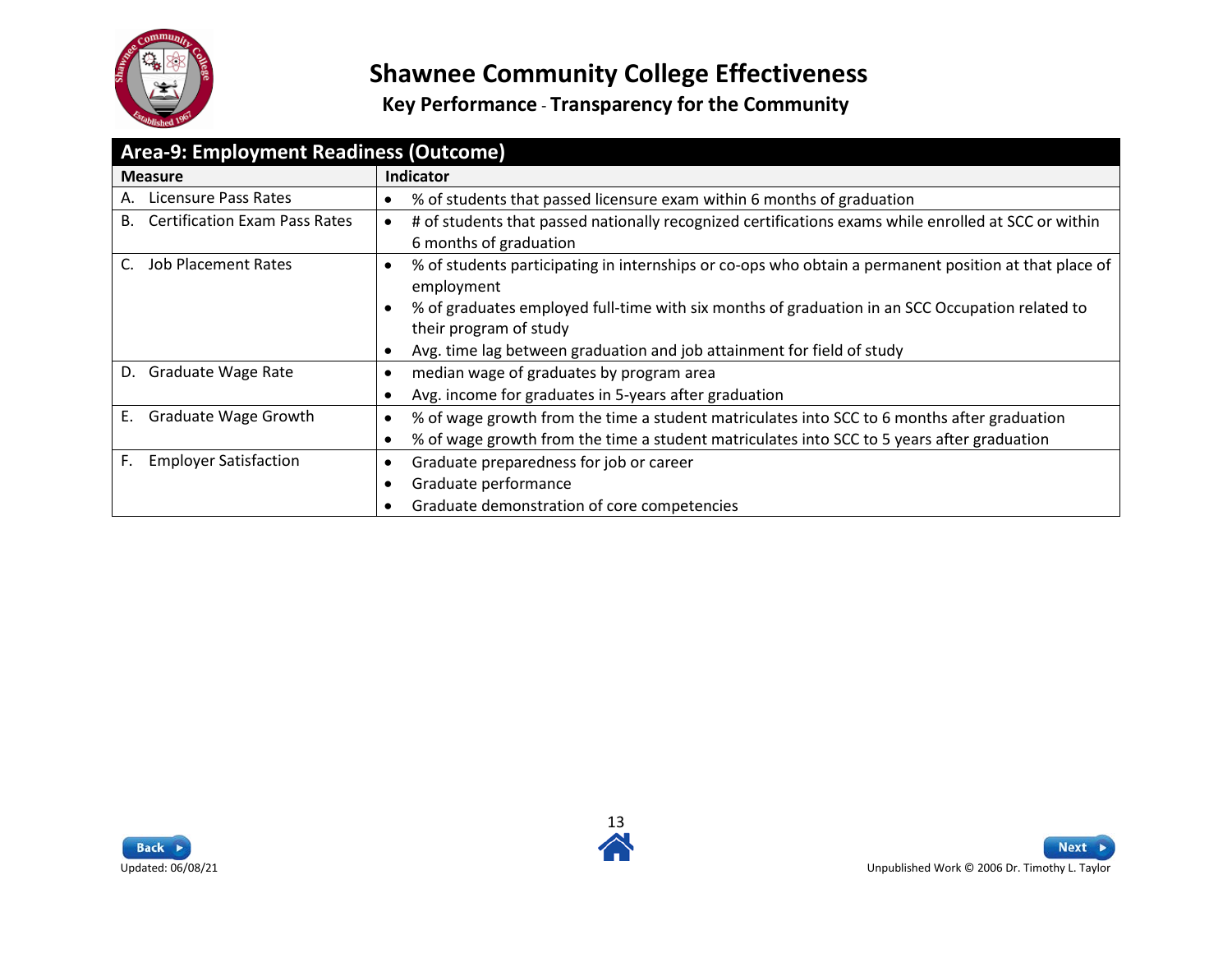

<span id="page-13-0"></span>

| Area-10: Student Satisfaction (Outcome)  |                                                                                     |
|------------------------------------------|-------------------------------------------------------------------------------------|
| <b>Measure</b>                           | <b>Indicator</b>                                                                    |
| A. Active & Collaborative Learning       | % of students that report participation in group study                              |
| <b>Student Effort</b><br>В.              | % of students who report a high degree of participation required to complete course |
|                                          | Avg. amount of time spent per class doing homework as reported by students          |
| <b>Academic Challenge</b>                | % of students who report being significantly challenged by course                   |
| <b>Student-Faculty Interaction</b><br>D. | Faculty availability                                                                |
| <b>Support for Learners</b><br>Е.        | Graduate satisfaction w/ academic support services                                  |
|                                          | Graduate satisfaction w/ student support services                                   |



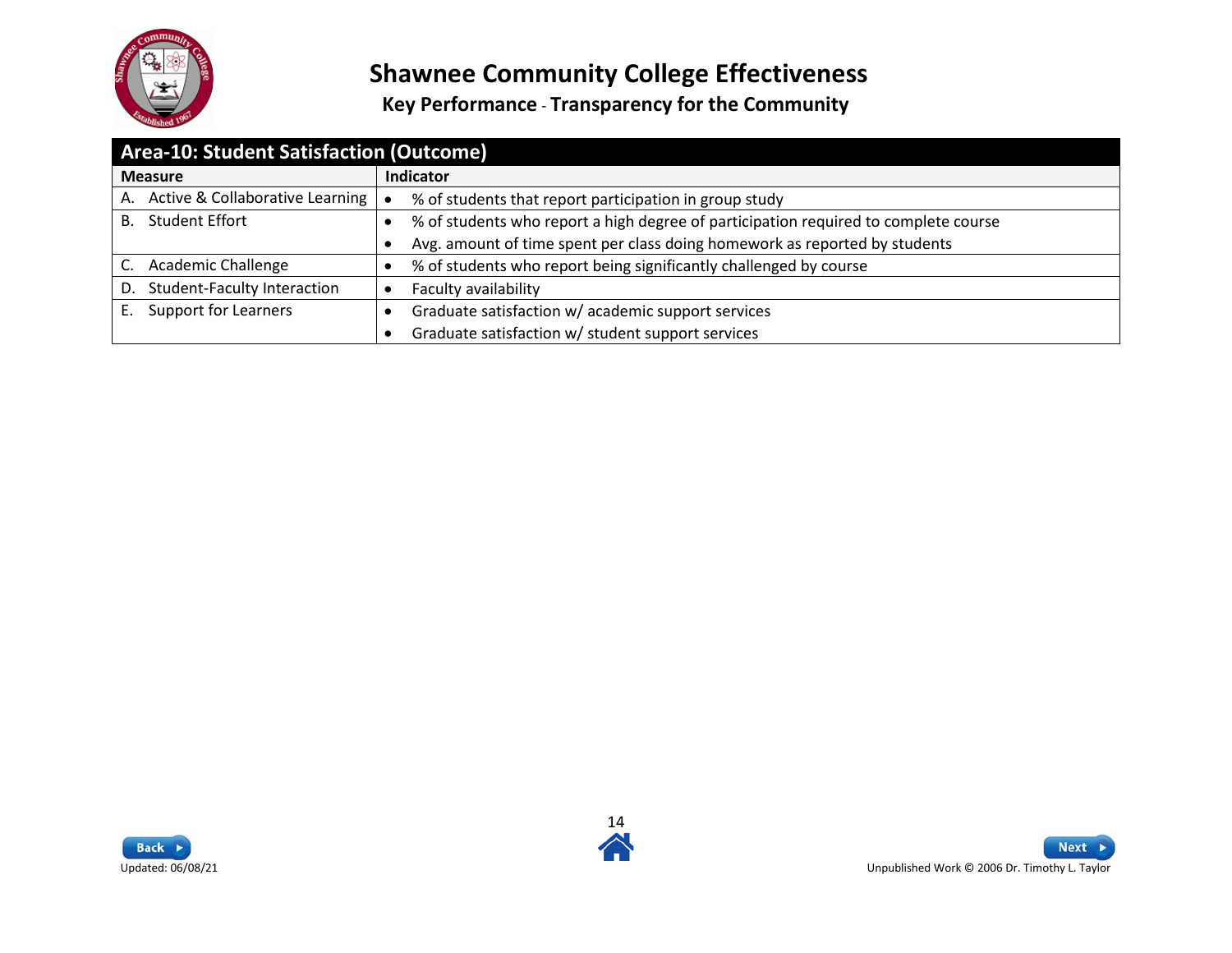

<span id="page-14-0"></span>

| <b>Area-11: Preparation (Input)</b> |                                                                                                                                                                                                                                                                                                                                                                                                                                                                                                                                                                                                                                              |
|-------------------------------------|----------------------------------------------------------------------------------------------------------------------------------------------------------------------------------------------------------------------------------------------------------------------------------------------------------------------------------------------------------------------------------------------------------------------------------------------------------------------------------------------------------------------------------------------------------------------------------------------------------------------------------------------|
| <b>Measure</b>                      | Indicator                                                                                                                                                                                                                                                                                                                                                                                                                                                                                                                                                                                                                                    |
| A. Leadership                       | Influence<br>٠<br><b>Team Building</b><br>$\bullet$<br>Performance Management<br>$\bullet$<br>Lead by Example<br>٠<br>Problem-Solving<br>$\bullet$<br><b>Conflict Management</b><br>٠<br>Advocacy<br>٠<br><b>Customer Service</b><br>٠<br>Transparency<br>٠<br>Confidence in senior-level administration<br>$\bullet$<br>Accountability & Autonomy<br>$\bullet$<br><b>Clear Vision of Institutional Success</b><br>٠                                                                                                                                                                                                                         |
| Growth & Development<br>В.          | <b>Clarification of Project Outcome Expectations</b><br>٠<br>% of budget spent on employee development<br>$\bullet$<br># of personal and career development plans<br>٠<br># of staff receiving credentials<br><b>Employee Qualifications</b><br>$\bullet$<br>Employee Skill Attainment<br>٠<br><b>Employee Support Services</b><br>$\bullet$<br>Talent diversity<br>$\bullet$<br>Ability to perform in all key areas of role<br>٠<br><b>Career Advancement</b><br>$\bullet$<br>Professional (colleague) learning communities<br>٠<br>Professional discourse on teaching & learning<br>٠<br>\$ spent on professional development<br>$\bullet$ |



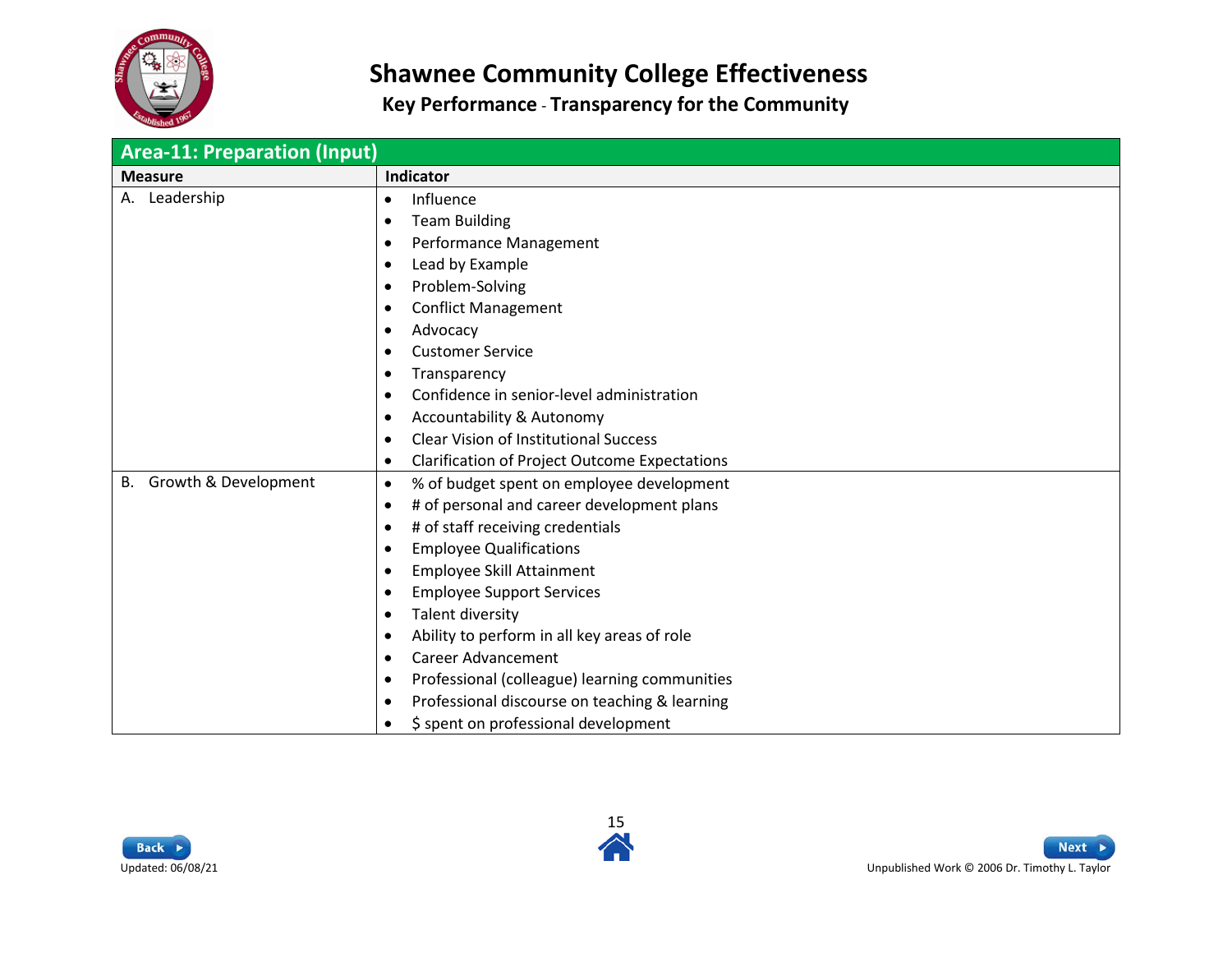

| <b>Area-11: Preparation (Input)</b> |                                                                                      |
|-------------------------------------|--------------------------------------------------------------------------------------|
| <b>Measure</b>                      | <b>Indicator</b>                                                                     |
| <b>Organizational Alignment</b>     | Organizational Chart<br>$\bullet$                                                    |
|                                     | #policies reviewed<br>$\bullet$                                                      |
|                                     | #policies changed<br>$\bullet$                                                       |
| <b>Operating Standards</b><br>D.    | <b>Institutional Values</b><br>$\bullet$                                             |
|                                     | <b>Administrative Principles</b><br>$\bullet$                                        |
|                                     | Performance Guidelines<br>$\bullet$                                                  |
|                                     | <b>Benchmark Utilization</b><br>$\bullet$                                            |
| <b>Employee Diversity</b><br>Ε.     | # of full-time faculty<br>$\bullet$                                                  |
|                                     | % of full-time faculty of total faculty<br>$\bullet$                                 |
|                                     | % of total employees that are full time faculty<br>$\bullet$                         |
|                                     | % of course sections taught by full time faculty<br>$\bullet$                        |
|                                     | # of faculty who report involvement with a student organization or club<br>$\bullet$ |
|                                     | # of faculty who are active with professional organizations<br>$\bullet$             |
|                                     | # of fulltime administrators<br>$\bullet$                                            |
|                                     | Ratio of faculty to support staff<br>$\bullet$                                       |
|                                     | Ratio of student to faculty<br>$\bullet$                                             |



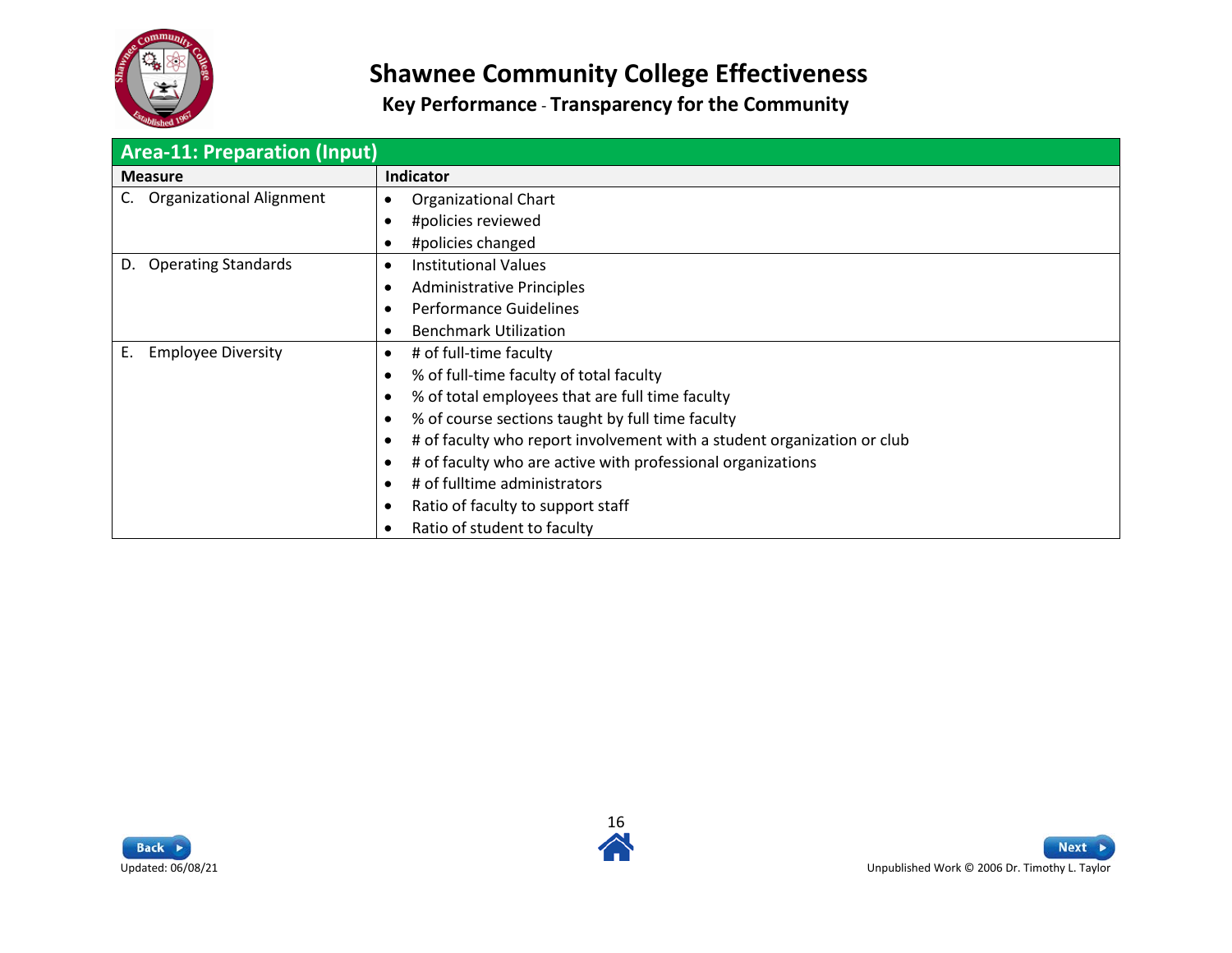

<span id="page-16-0"></span>

| <b>Area-12: Performance (Process)</b>        |                                                                                                                                                                                                                                                                                                                            |  |
|----------------------------------------------|----------------------------------------------------------------------------------------------------------------------------------------------------------------------------------------------------------------------------------------------------------------------------------------------------------------------------|--|
| <b>Measure</b>                               | Indicator                                                                                                                                                                                                                                                                                                                  |  |
| Communication                                | Opportunities for two-way group communication<br>$\bullet$<br><b>Timeliness</b><br>$\bullet$<br>College-wide meetings<br>$\bullet$<br>College-wide email<br>$\bullet$<br>College-wide information videos<br>$\bullet$<br>Employee participation<br>$\bullet$<br><b>Employee Recognition</b><br>$\bullet$                   |  |
| <b>Effort &amp; Strategy Alignment</b><br>В. | Activities performed as part of the strategic plan<br>$\bullet$<br>Projects performed as part of the strategic plan<br>$\bullet$<br>Employee contribution to strategy attainment<br>$\bullet$<br>Employee perception of meaningful work<br>$\bullet$<br>Employee perception of challenging work<br>$\bullet$               |  |
| Decision-Making<br>C.                        | <b>Policy Effectiveness</b><br>$\bullet$<br><b>Shared Governance Structures</b><br>$\bullet$<br><b>Committee Structure Effectiveness</b><br>$\bullet$<br>Employee participation<br>$\bullet$<br>Data Sharing<br>$\bullet$                                                                                                  |  |
| D. Empowerment & Collaboration               | $\bullet$<br>Employee initiated projects aimed at solving operational issues<br>Employee initiated projects aimed at improving customer service<br>$\bullet$<br>Administrative delegation of responsibility for work outcomes<br>$\bullet$<br>Employee willingness to accept accountability for work outcomes<br>$\bullet$ |  |
| <b>Work Execution</b><br>E.                  | <b>Attention to Detail</b><br>$\bullet$<br>Creativity and Innovation<br>$\bullet$<br><b>Time Management</b><br>$\bullet$<br>Consistency<br>$\bullet$                                                                                                                                                                       |  |
| <b>Customer Service</b><br>F.                | Average turnaround time for graded assignments<br>$\bullet$<br>Student satisfaction with turnaround time for graded assignments<br>$\bullet$                                                                                                                                                                               |  |
| G. Safety                                    | # of annual safety incidents<br>$\bullet$                                                                                                                                                                                                                                                                                  |  |



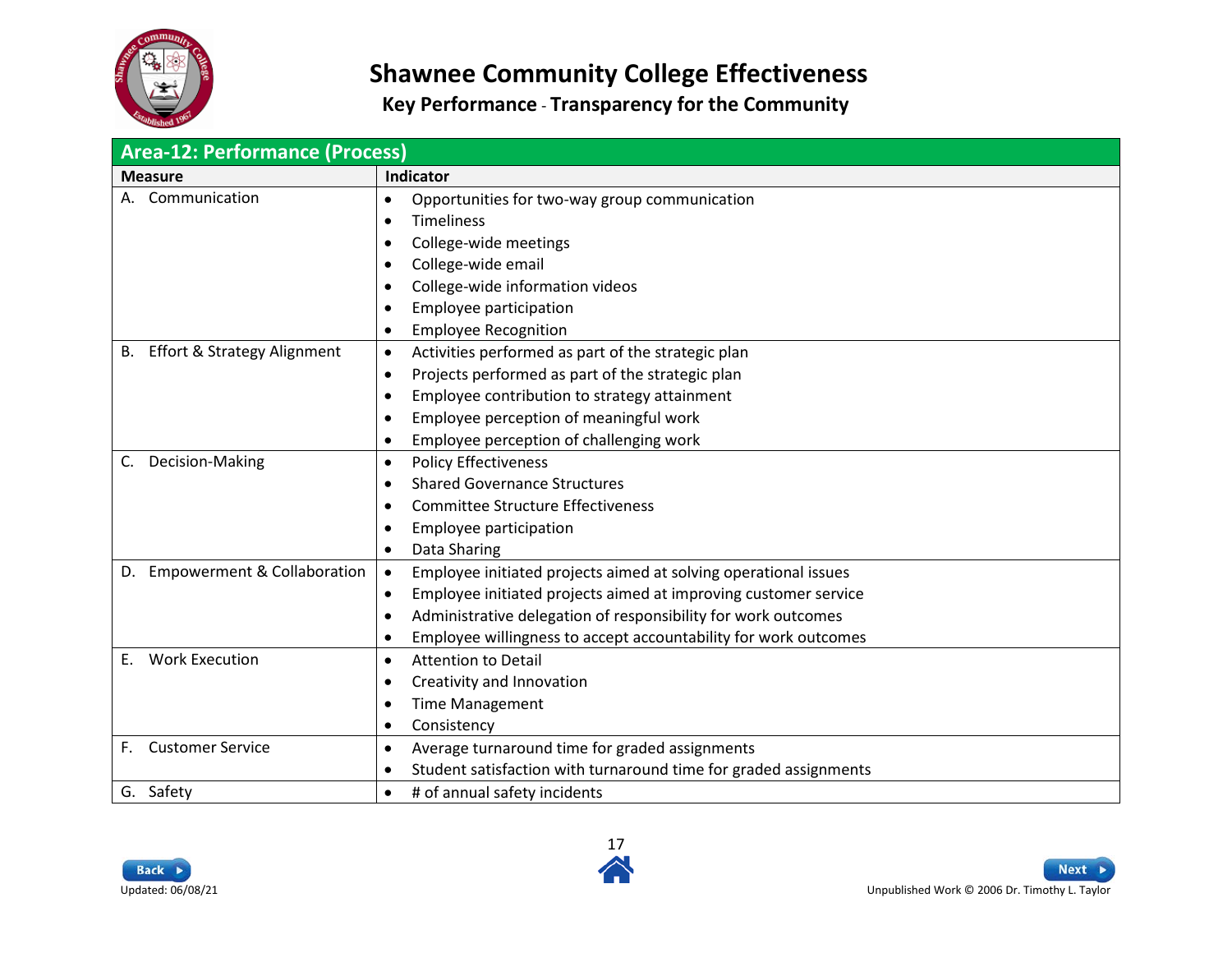

<span id="page-17-0"></span>

| <b>Area-13: Cultural Condition (Output)</b> |                                                                    |
|---------------------------------------------|--------------------------------------------------------------------|
| <b>Measure</b>                              | Indicator                                                          |
| Reward & Recognition<br>А.                  | # of faculty that receive teaching awards and recognition          |
|                                             | # of employees recognized for public contributions                 |
|                                             | # of employees recognized for workplace contributions              |
|                                             | # of College awards and recognition received from external sources |
| <b>Enhanced Effort</b><br><b>B.</b>         | Motivation                                                         |
|                                             | Initiative                                                         |
|                                             | Higher task accomplishment                                         |
|                                             | <b>Employee Sense of Contribution</b>                              |
| <b>Work Environment Quality</b>             | # working days lost through illness<br>٠                           |
|                                             | Tardiness & Absenteeism                                            |
|                                             | Employee Health & Safety                                           |
|                                             | <b>Voluntary Attrition or Turnover Rate</b>                        |
|                                             | High resiliency and low distress                                   |



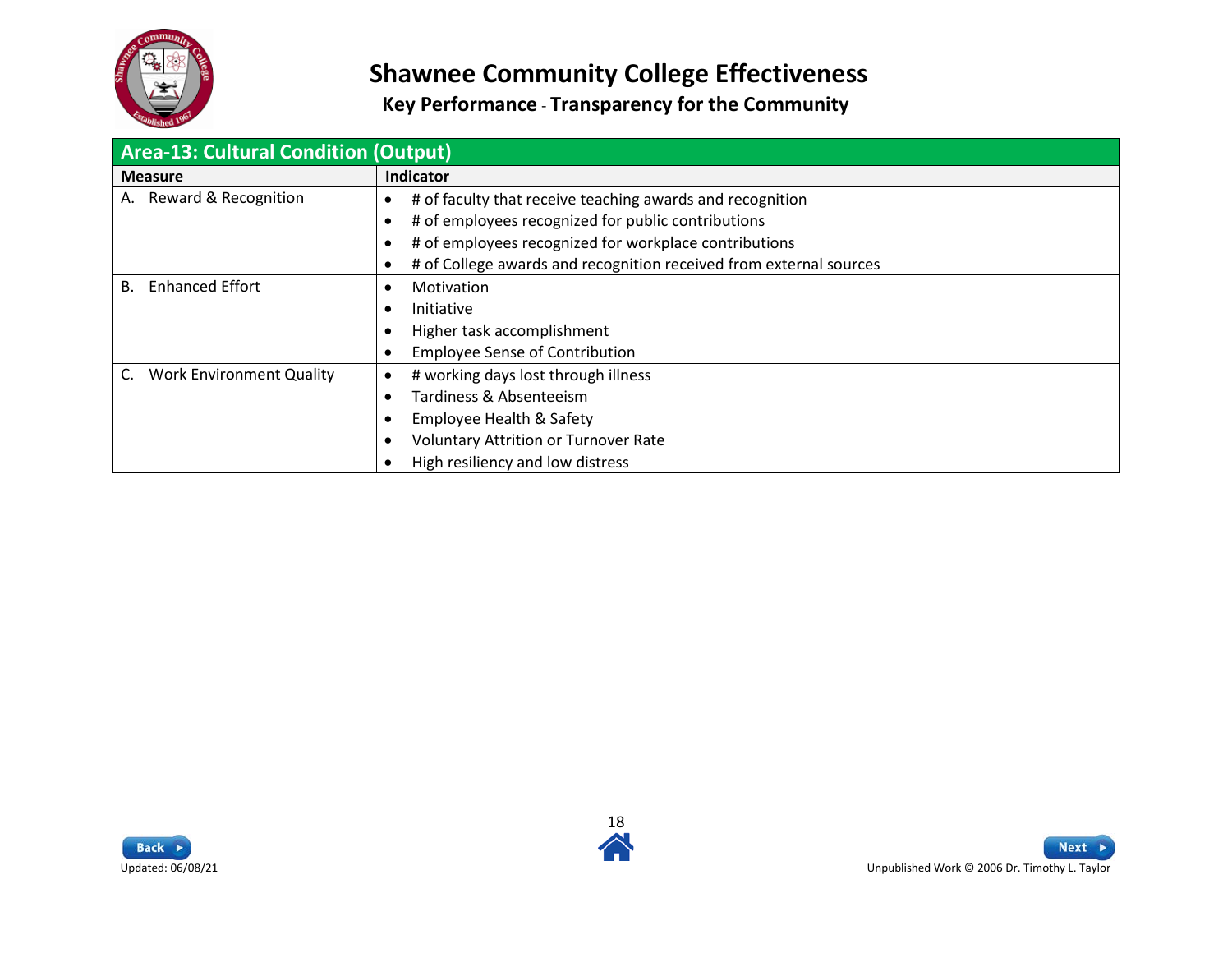

<span id="page-18-0"></span>

| <b>Area-14: Employee Satisfaction (Outcome)</b> |                                                                                                    |
|-------------------------------------------------|----------------------------------------------------------------------------------------------------|
| <b>Measure</b>                                  | Indicator                                                                                          |
| A. Loyalty                                      | <b>Employee Retention</b><br>$\bullet$                                                             |
|                                                 | Sense of engagement/community<br>$\bullet$                                                         |
|                                                 | Sense of fulfillment<br>$\bullet$                                                                  |
| Pride<br><b>B.</b>                              | Willingness to take ownership of area (embrace their role)<br>$\bullet$                            |
|                                                 | Employee concern with reputation as it relates to quality of personal service<br>$\bullet$         |
|                                                 | Employee desire to continuously improve self and processes of responsibility<br>$\bullet$          |
|                                                 | Employee willingness to engage with other employees and provide constructive feedback<br>$\bullet$ |
|                                                 | Professional demeanor and appearance<br>$\bullet$                                                  |
|                                                 | Workplace appearance<br>$\bullet$                                                                  |
| Morale                                          | <b>Willingness to Cooperate</b><br>$\bullet$                                                       |
|                                                 | Enthusiasm<br>$\bullet$                                                                            |
|                                                 | Willingness to focus on solutions instead of fault-finding<br>$\bullet$                            |
|                                                 | # of complaints<br>$\bullet$                                                                       |
| Environment<br>D.                               | Information flow<br>$\bullet$                                                                      |
|                                                 | Employee empowerment<br>$\bullet$                                                                  |
|                                                 | Supervisor relationships<br>$\bullet$                                                              |
|                                                 | Professional development<br>$\bullet$                                                              |
|                                                 | <b>Overall Job Satisfaction</b><br>$\bullet$                                                       |



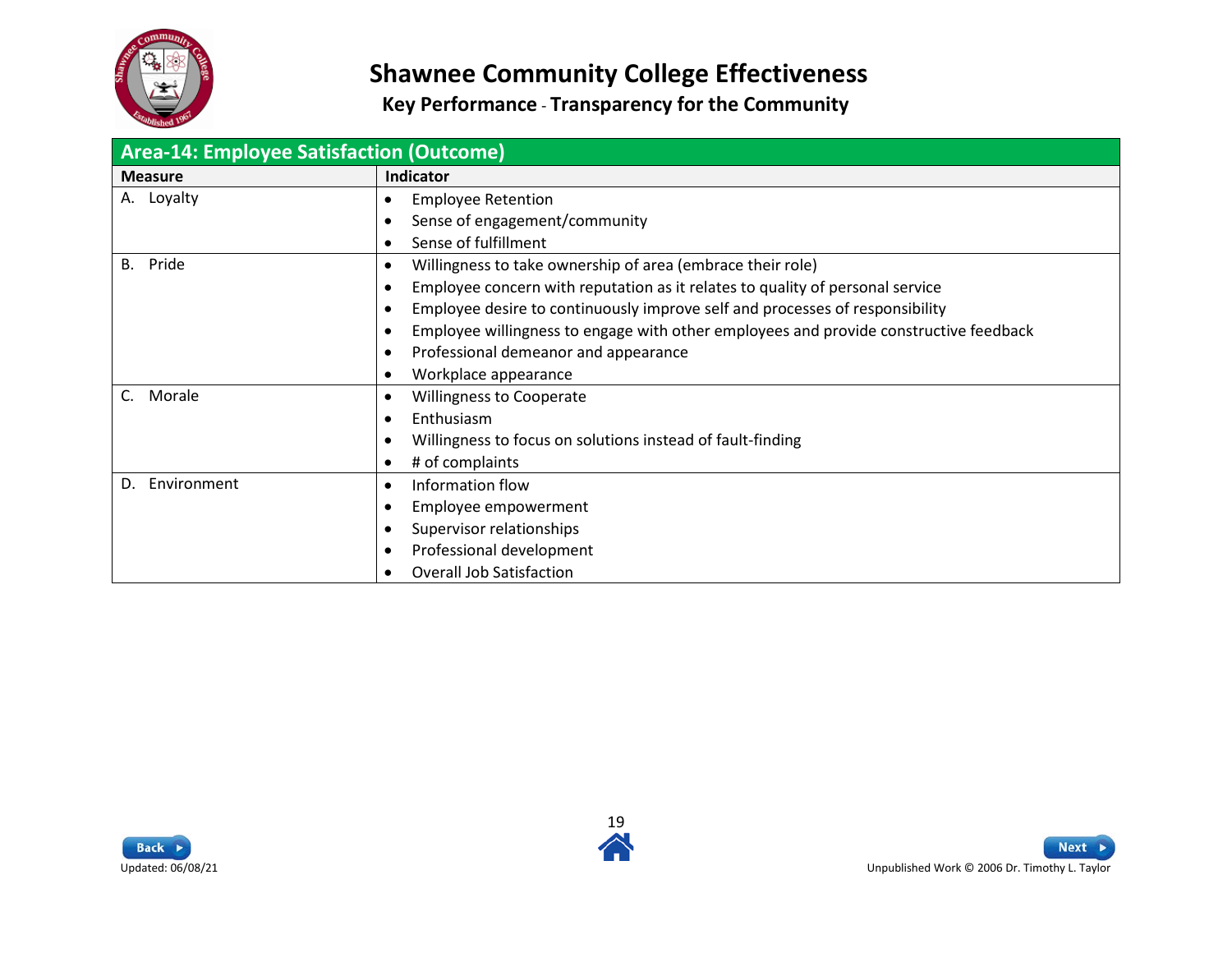

<span id="page-19-0"></span>

| <b>Area-15: Development (Input)</b> |                                                                     |
|-------------------------------------|---------------------------------------------------------------------|
| <b>Measure</b>                      | Indicator                                                           |
| Institutional Research &<br>А.      | Strategic<br>$\bullet$                                              |
| Planning                            | Operational<br>$\bullet$                                            |
|                                     | <b>Facilities Master Plan</b><br>$\bullet$                          |
|                                     | <b>Technology Master Plan</b><br>$\bullet$                          |
|                                     | <b>Risk Management</b><br>$\bullet$                                 |
|                                     | Institutional Assessment & Improvement<br>$\bullet$                 |
| <b>Budgeting</b><br>В.              | <b>Prioritization Methods</b><br>$\bullet$                          |
|                                     | Allocation<br>$\bullet$                                             |
|                                     | <b>Tuition &amp; Fees</b><br>$\bullet$                              |
| <b>Information Technology</b><br>C. | <b>Staffing Requirements and Talent</b><br>$\bullet$                |
|                                     | <b>Operating Practices</b><br>$\bullet$                             |
|                                     | System Direction and Technical Platform Considerations<br>$\bullet$ |
|                                     | <b>IT Governance Processes</b><br>$\bullet$                         |
|                                     | Performance Measurement and Reporting<br>$\bullet$                  |
|                                     | <b>Implementation Strategy</b><br>$\bullet$                         |
|                                     | <b>Network Capacity</b><br>$\bullet$                                |
| D. Teaching & Learning Systems      | Accessible<br>$\bullet$                                             |
| Design                              | Adaptable<br>$\bullet$                                              |
|                                     | Interoperable<br>$\bullet$                                          |
|                                     | Affordable<br>$\bullet$                                             |
| Accreditation<br>E.                 | Institutional<br>$\bullet$                                          |
|                                     | Program<br>$\bullet$                                                |
|                                     | <b>Course Certifications</b><br>$\bullet$                           |
| <b>Facilities</b><br>F.             | Supportive of mission<br>$\bullet$                                  |
|                                     | Rationale<br>$\bullet$                                              |
|                                     | Responsibility<br>$\bullet$                                         |
|                                     | Management<br>٠                                                     |
|                                     | Constraints<br>$\bullet$                                            |



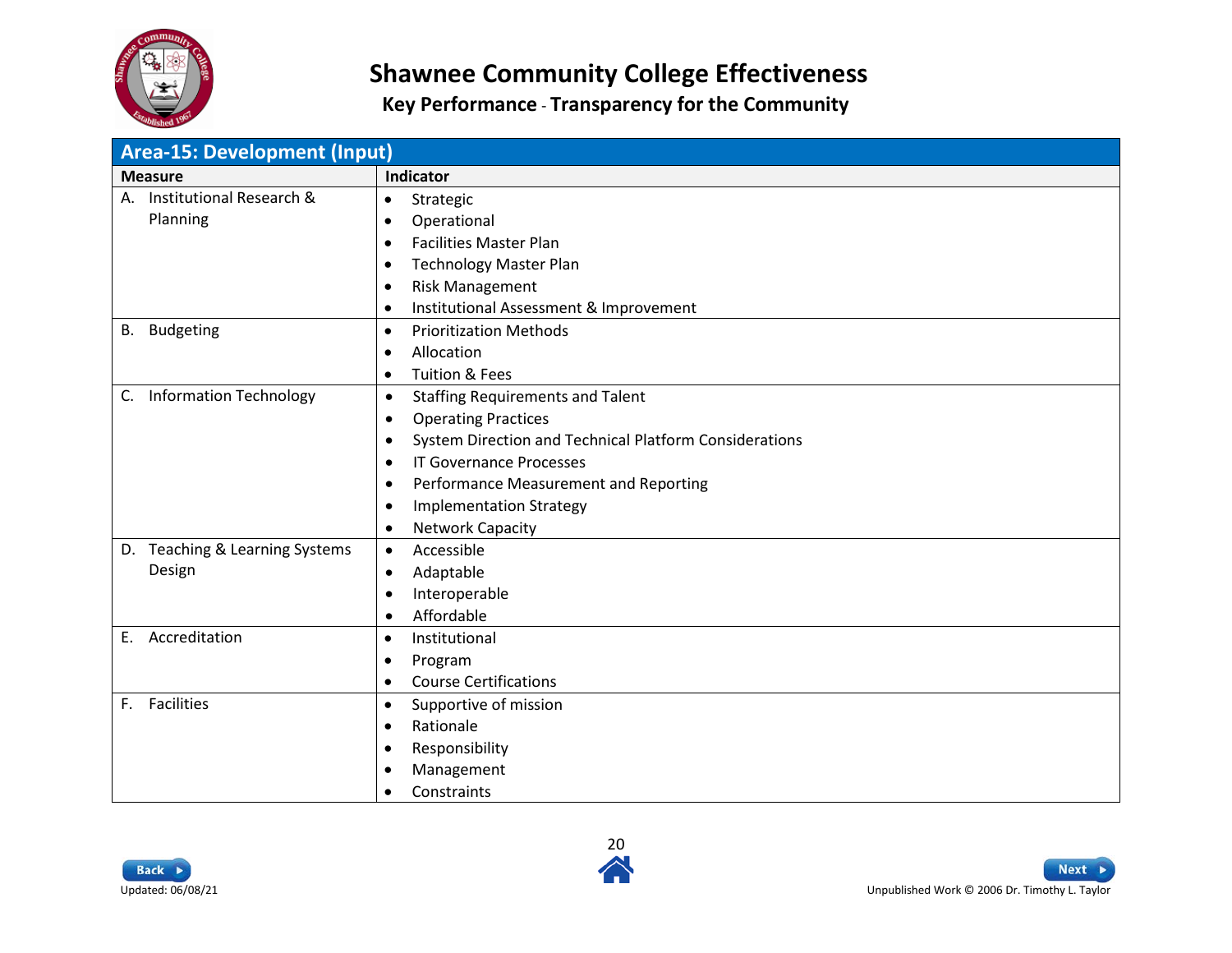

<span id="page-20-0"></span>

| <b>Area-16: Deployment (Process)</b> |                                                                                                                |  |
|--------------------------------------|----------------------------------------------------------------------------------------------------------------|--|
| <b>Measure</b>                       | Indicator                                                                                                      |  |
| A. Budget & Purchasing               | Employee participation<br>$\bullet$                                                                            |  |
|                                      | <b>Budget transfers</b><br>$\bullet$                                                                           |  |
|                                      | Budgeted versus actual expenditure<br>$\bullet$                                                                |  |
|                                      | Requisition processing time<br>$\bullet$                                                                       |  |
|                                      | Error rate<br>$\bullet$                                                                                        |  |
|                                      | <b>Service Contracting</b><br>$\bullet$                                                                        |  |
| <b>Curriculum Management</b><br>В.   | # course revisions<br>$\bullet$                                                                                |  |
|                                      | % of courses revised each year to reflect industry need<br>$\bullet$                                           |  |
|                                      | # program revisions<br>$\bullet$                                                                               |  |
|                                      | % of curriculum that is aligned with national/state/local skill standards<br>$\bullet$                         |  |
|                                      | Effectiveness of course/program development and revision procedures<br>$\bullet$                               |  |
|                                      | Program completion rate<br>$\bullet$                                                                           |  |
|                                      | Range of courses, certificates, and program options available to students<br>$\bullet$                         |  |
|                                      | % of courses requiring projects, research papers, and/or presentations<br>$\bullet$                            |  |
|                                      | % of budget spent on course maintenance and development<br>$\bullet$                                           |  |
|                                      | Breadth of programs<br>$\bullet$                                                                               |  |
|                                      | <b>Breadth of courses</b><br>$\bullet$                                                                         |  |
|                                      | Use of Wizards to create online content<br>$\bullet$                                                           |  |
| <b>Curriculum Delivery</b><br>C.     | % of courses with a clear participation policy<br>$\bullet$                                                    |  |
|                                      | # of incompletes issued per semester<br>$\bullet$                                                              |  |
|                                      | % of faculty that report using group projects or learning communities in their classes<br>$\bullet$            |  |
|                                      | Learning activities to support multiple learning styles<br>$\bullet$                                           |  |
|                                      | Multiple learning communication structures (e.g., FAQ, Discussion Archives, Threaded Discussions,<br>$\bullet$ |  |
|                                      | Chat Rooms, Private Discussion Areas, etc.)                                                                    |  |
|                                      | % of courses including team projects<br>$\bullet$                                                              |  |



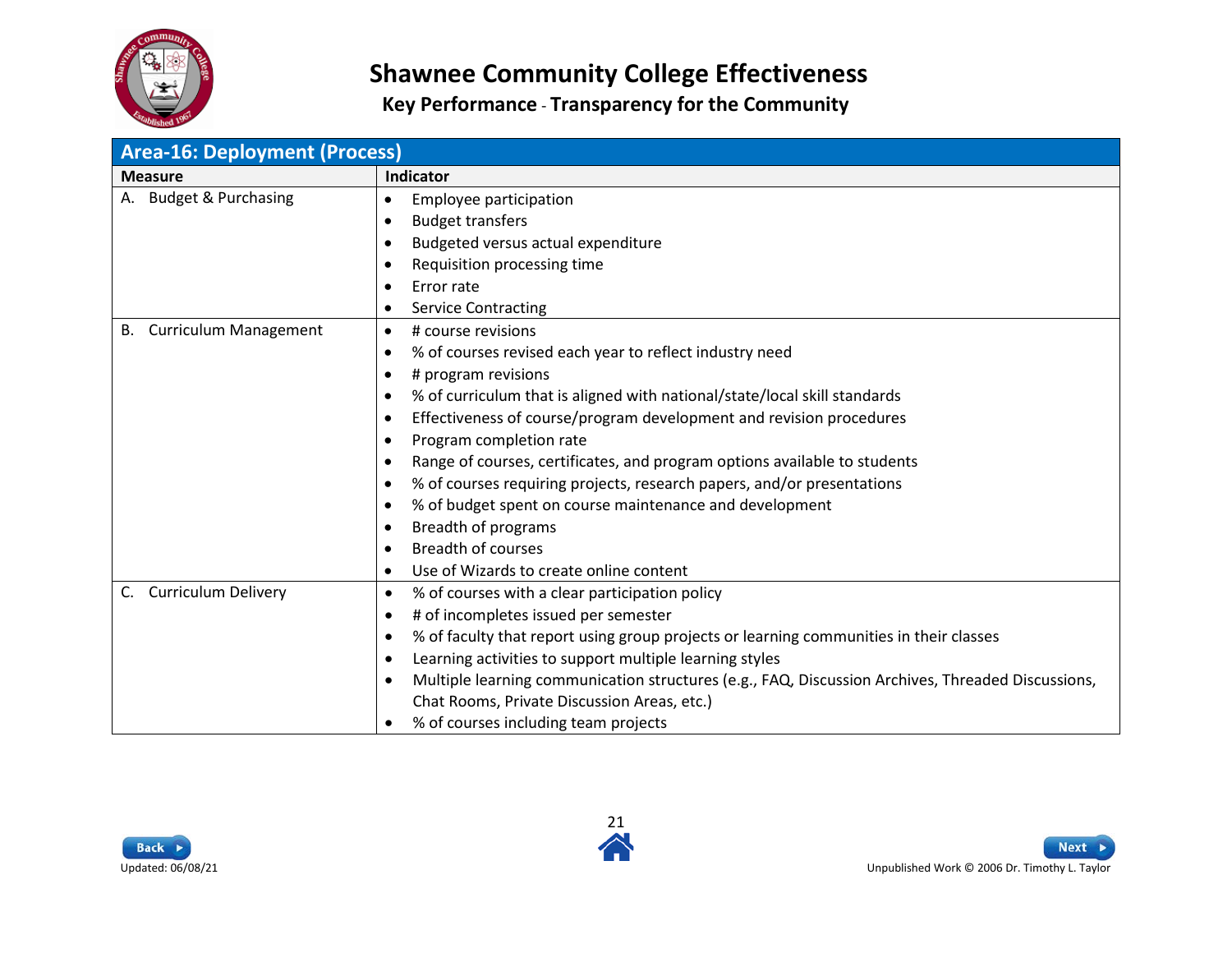

| <b>Area-16: Deployment (Process)</b> |                                                                                       |  |
|--------------------------------------|---------------------------------------------------------------------------------------|--|
| <b>Measure</b>                       | Indicator                                                                             |  |
| D. Scheduling Effectiveness          | % of courses offered in multiple timeframes/formats<br>$\bullet$                      |  |
|                                      | # of students who access courses from off-campus locations<br>$\bullet$               |  |
|                                      | Avg. number of sections per course<br>٠                                               |  |
|                                      | Avg. enrollment per course<br>$\bullet$                                               |  |
|                                      | Avg. enrollment per section<br>$\bullet$                                              |  |
|                                      | % of courses that run as low-enrolled<br>$\bullet$                                    |  |
|                                      | % of faculty using alternative delivery methodologies<br>$\bullet$                    |  |
|                                      | # of independent study sections offered per student<br>$\bullet$                      |  |
| <b>Financial Aid</b><br>Е.           | # of need-based scholarships<br>٠                                                     |  |
|                                      | # of merit-based scholarships<br>$\bullet$                                            |  |
|                                      | Avg. packaging turnaround time<br>$\bullet$                                           |  |
| Learning/Student Support<br>F.       | % of students using academic support services one or more times per year<br>$\bullet$ |  |
|                                      | % of students using student services one or more times per year<br>$\bullet$          |  |
|                                      | Per student expenditure for customer support<br>$\bullet$                             |  |
|                                      | Per student expenditure for maintaining technology infrastructure<br>$\bullet$        |  |
|                                      | <b>Technical Support/Help Desk</b><br>$\bullet$                                       |  |
|                                      | Tutoring<br>٠                                                                         |  |
|                                      | Library<br>$\bullet$                                                                  |  |
|                                      | <b>Bookstore</b><br>$\bullet$                                                         |  |
| G. IT System Sustainability          | % of budget spent on maintaining technology infrastructure<br>٠                       |  |
|                                      | Per student expenditure for maintaining technology infrastructure<br>٠                |  |
|                                      | Social impact<br>$\bullet$                                                            |  |
|                                      | Environmental impact<br>$\bullet$                                                     |  |
|                                      | Economic impact<br>$\bullet$                                                          |  |
| <b>IT System Reliability</b><br>H.   | % of time that IT systems are operational<br>٠                                        |  |
|                                      | Avg. time to resolve customer support issues<br>$\bullet$                             |  |
|                                      | Per student expenditure for customer support<br>$\bullet$                             |  |



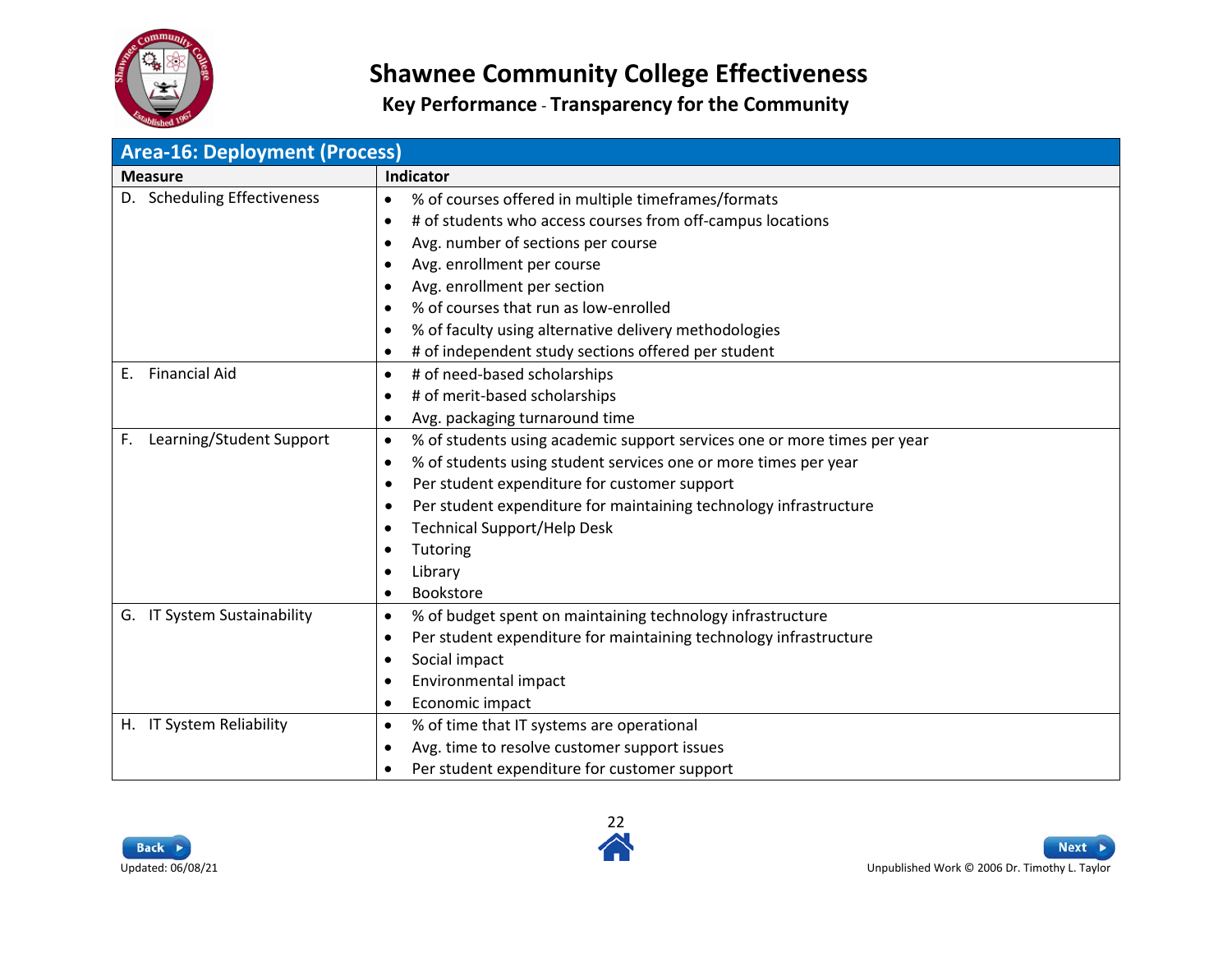

| <b>Area-16: Deployment (Process)</b> |                                                                                  |
|--------------------------------------|----------------------------------------------------------------------------------|
| <b>Measure</b>                       | Indicator                                                                        |
| IT System Usability                  | # of faculty that use of technology for instruction<br>$\bullet$                 |
|                                      | % of courses reliant on technology for delivery<br>$\bullet$                     |
|                                      | Student perception of ease and convenience of access<br>$\bullet$                |
|                                      | Employee perception of ease and convenience of access                            |
|                                      | # of computers available                                                         |
|                                      | # of devices available/supported                                                 |
|                                      | # of computers available for student use outside of classrooms/labs<br>$\bullet$ |
| IT System Scalability<br>J.          | Response time<br>$\bullet$                                                       |
|                                      | Throughput<br>$\bullet$                                                          |
|                                      | Network usage<br>$\bullet$                                                       |
| <b>Facility Effectiveness</b><br>К.  | Construction<br>٠                                                                |
|                                      | Operation                                                                        |
|                                      | De-Certification<br>$\bullet$                                                    |
|                                      | Performance Indices (e.g., asset condition, asset priority, asset utilization    |



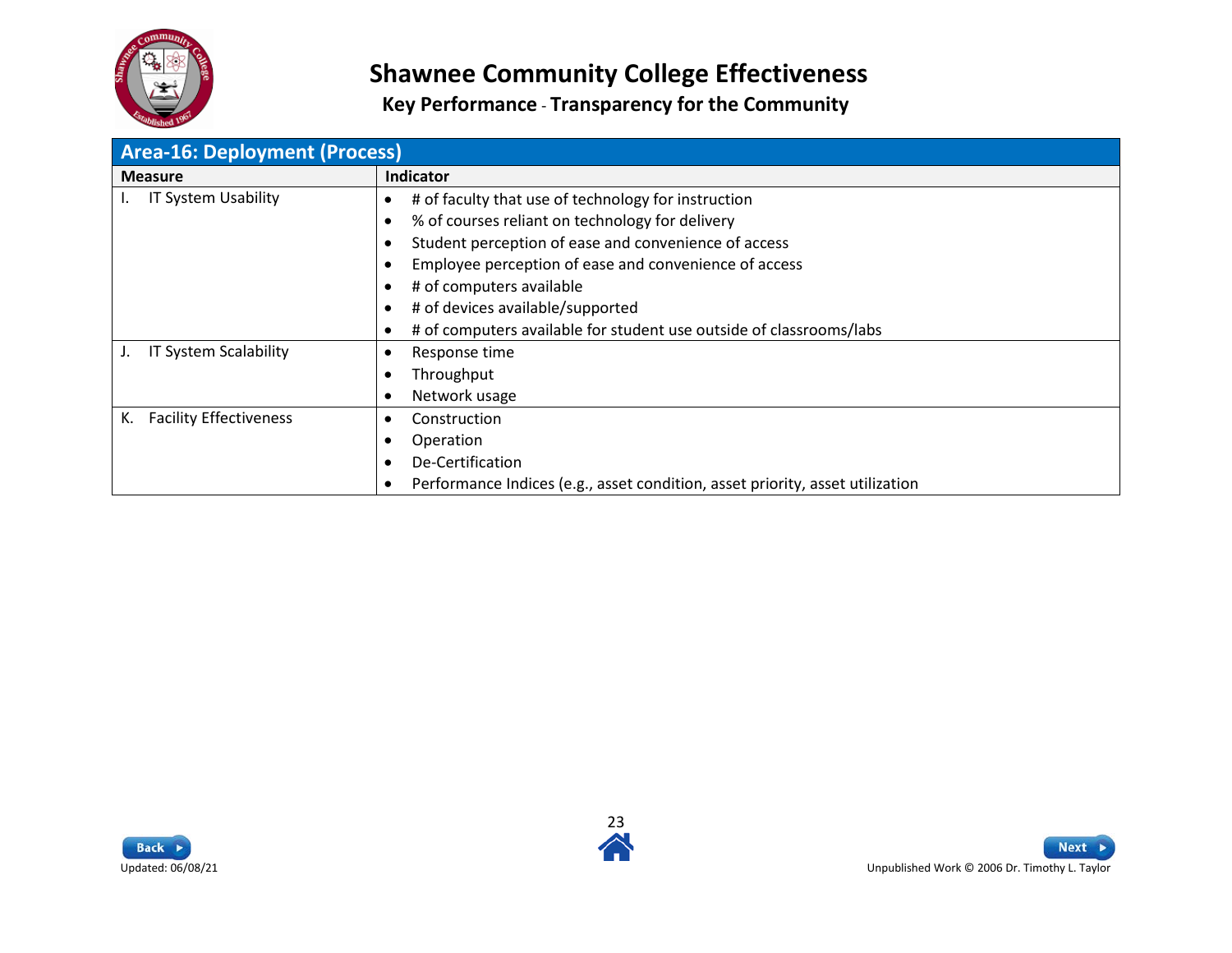

<span id="page-23-0"></span>

| <b>Area-17: Delivery (Output)</b>   |                                                                                                                                                                                                                                                                                                                                                                                                                                                                                                                                  |
|-------------------------------------|----------------------------------------------------------------------------------------------------------------------------------------------------------------------------------------------------------------------------------------------------------------------------------------------------------------------------------------------------------------------------------------------------------------------------------------------------------------------------------------------------------------------------------|
| <b>Measure</b>                      | Indicator                                                                                                                                                                                                                                                                                                                                                                                                                                                                                                                        |
| Learning System Effectiveness<br>А. | Faculty perception of ease and convenience of access<br>$\bullet$<br>Student perception of ease and convenience of access<br>$\bullet$<br>Response time to student inquires<br>$\bullet$<br># of students who access courses from off-campus locations<br>$\bullet$<br>Time to resolve customer support issues<br>$\bullet$<br>Robust<br>$\bullet$<br>Reusable<br>$\bullet$<br>Secure<br>$\bullet$<br>Reliable<br>$\bullet$<br>Consistent<br>$\bullet$<br>Connectivity<br>$\bullet$<br><b>Structure Utilization</b><br>$\bullet$ |
| Interaction with Interface<br>B.    | Authentication and logon<br>$\bullet$<br><b>Course Management Utilization</b><br>$\bullet$                                                                                                                                                                                                                                                                                                                                                                                                                                       |
|                                     | Accessibility<br>$\bullet$<br>User-friendly,<br>$\bullet$<br>Intuitive<br>$\bullet$<br>Common<br>$\bullet$<br>Navigability,<br>$\bullet$<br>Word/watermarking,<br>$\bullet$<br>Typography & Images<br>$\bullet$<br>Ease of use<br>$\bullet$                                                                                                                                                                                                                                                                                      |
| <b>Facility Satisfaction</b><br>C.  | <b>Student satisfaction</b><br>$\bullet$<br>Employee satisfaction<br>$\bullet$<br>Response time to employee inquires<br>$\bullet$<br>Contribution to achieving mission functions<br>$\bullet$<br>Contribution to achieving vision functions<br>$\bullet$<br>Contribution to achieving strategic goals<br>$\bullet$                                                                                                                                                                                                               |



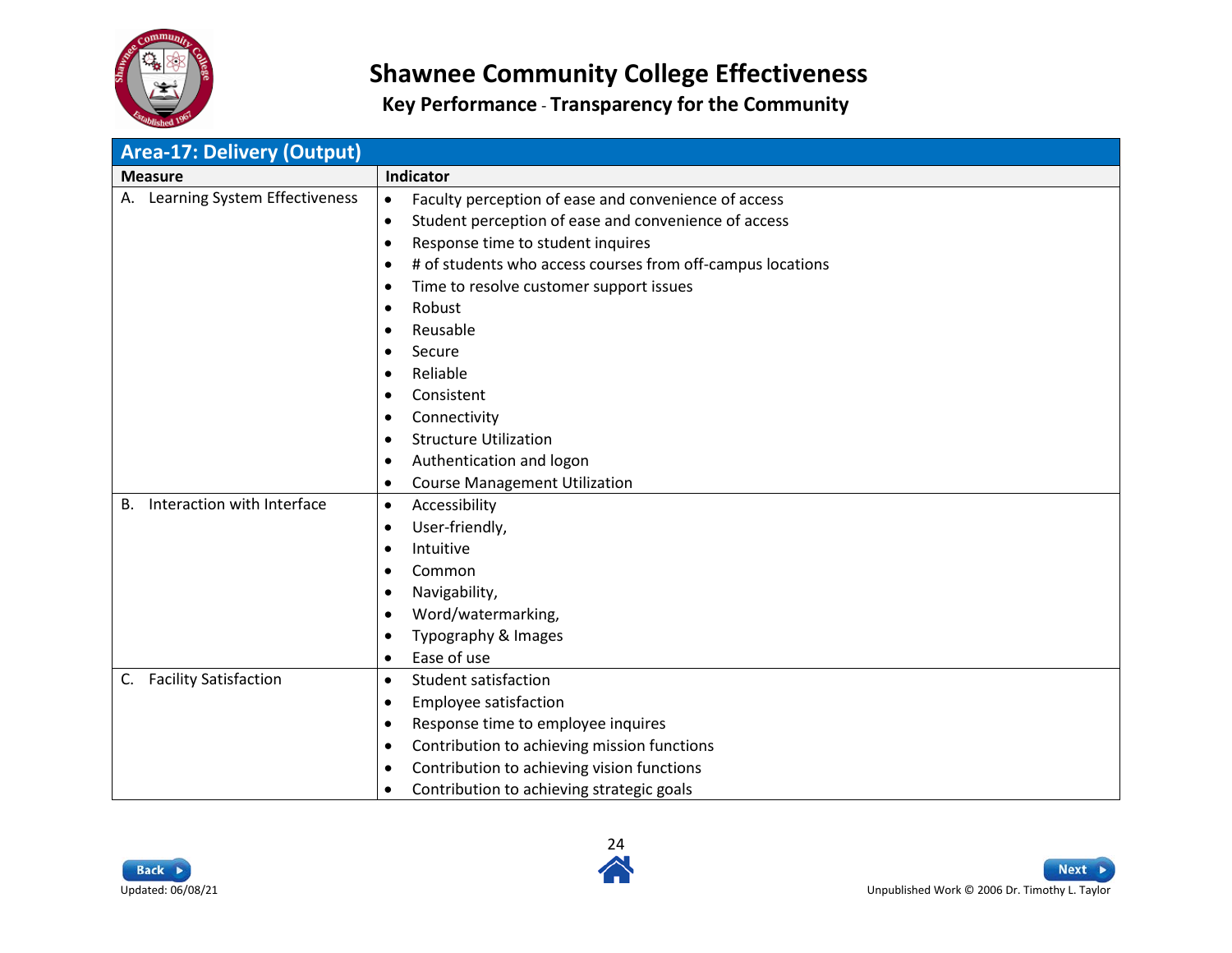

<span id="page-24-0"></span>

| Area-18: Fiscal Stewardship (Outcome) |                                                                         |
|---------------------------------------|-------------------------------------------------------------------------|
| <b>Measure</b>                        | Indicator                                                               |
| A. Revenue                            | \$ from Tuition<br>$\bullet$                                            |
|                                       | \$ from Fees<br>$\bullet$                                               |
|                                       | \$ from State appropriation<br>$\bullet$                                |
|                                       | \$ from Local Tax (EAV)<br>$\bullet$                                    |
|                                       | \$ from Other Sources<br>$\bullet$                                      |
|                                       | Tuition cost compared with other institutions<br>$\bullet$              |
|                                       | Grant aid as a percentage of tuition and fee income<br>$\bullet$        |
| Costs<br><b>B.</b>                    | Admin cost/credit-hour<br>$\bullet$                                     |
|                                       | Admin cost/FTE<br>$\bullet$                                             |
|                                       | Instructional cost/credit-hour<br>$\bullet$                             |
|                                       | Instructional cost/FTE<br>$\bullet$                                     |
|                                       | Operational cost/credit-hour<br>$\bullet$                               |
|                                       | Operational cost/FTE<br>$\bullet$                                       |
|                                       | % of budget spent on maintaining technology infrastructure<br>$\bullet$ |
|                                       | % of courses that recover instructional costs<br>$\bullet$              |
|                                       | % of courses that recover costs<br>$\bullet$                            |
| C. Budget Deployment                  | % budget spent compared to % of fiscal year completed<br>$\bullet$      |
| D. Fund Balance                       | % of fund compared to 1 year of operating costs<br>$\bullet$            |
| <b>Credit Rating</b><br>E.,           | Composite Financial Index (CFI)<br>$\bullet$                            |
|                                       | Moody's Standing<br>$\bullet$                                           |
|                                       | Standard & Poor's Rating<br>$\bullet$                                   |
| Sustainability<br>F.                  | <b>Fund balances</b><br>$\bullet$                                       |
|                                       | Assets to liability ratio<br>$\bullet$                                  |
|                                       | Debt to Illinois GDP ratio<br>$\bullet$                                 |
| G. Flexibility                        | Debt service cost to %revenue ratio<br>$\bullet$                        |
|                                       | % of revenue from govt. sources compared to Illinois GDP<br>$\bullet$   |
| H. Vulnerability                      | % of state appropriations to total revenue<br>$\bullet$                 |
|                                       | % of property tax to total revenue<br>$\bullet$                         |